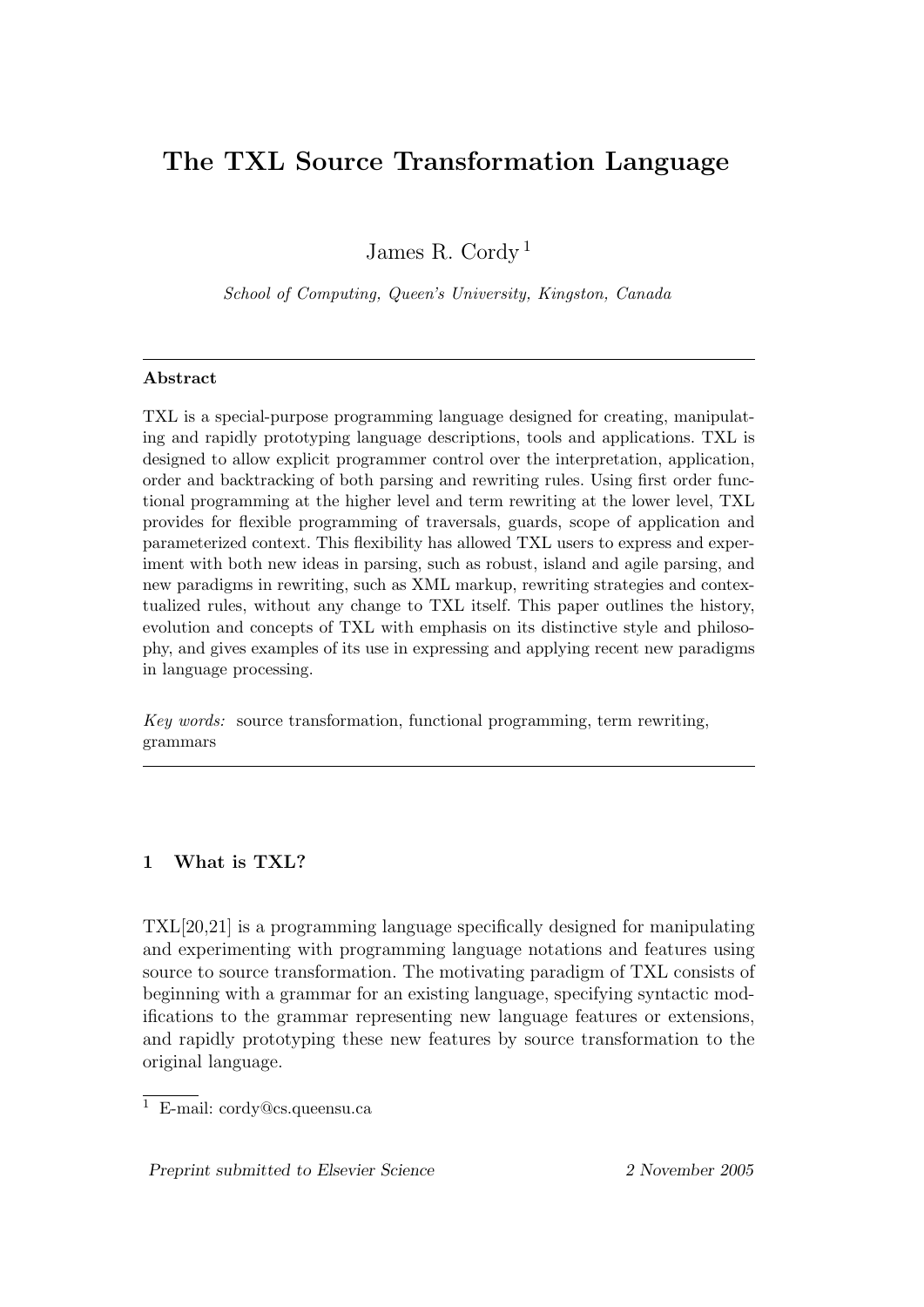```
% Trivial coalesced addition dialect of Pascal
% Based on standard Pascal grammar
include "Pascal.Grm"
% Overrides to allow new statement forms
redefine statement
       ...
      | [reference] += [expression]
end redefine
% Transform new forms to old
rule main
     replace [statement]
      V [reference] += E [expression]
     by
      V := V + (E)end rule
```
Fig. 1. An Example TXL Program

While TXL was originally designed to support experiments in programming language design, it has proven much more widely applicable. It has been used in a range of applications in programming languages, software engineering, database applications, structured documents, web technology and artificial intelligence among many others, and with a range of programming languages including C, C++, Java, COBOL, PL/I, RPG, Modula 2, Modula 3, Miranda, Euclid, Turing and many others. In particular it was used as the core technology in the  $LS/2000$  analysis and remediation system [24], which processed over 4.5 billion lines (Gloc) of source code.

TXL programs (Figure 1) normally consist of three parts, a context-free "base" grammar for the language to be manipulated, a set of context-free grammatical "overrides" (extensions or changes) to the base grammar, and a rooted set of source transformation rules to implement transformation of the extensions to the base language.

# 2 How TXL Came to Be

This paper considers the TXL language from an historical perspective, tracing from its roots in the rapid prototyping of language dialects to its present use as a generalized source transformation system. It is not intended to explore the formal semantic properties of the language, to comprehensively catalogue its paradigms of use, or to demonstrate its application to real problem domains. These issues are addressed in many other papers[35,25,21,24,23,36,58].

TXL has a different heritage than most other language manipulation and transformation tools, and its goals are different. TXL does not originate with parsing, term rewriting or attribute grammar technology - rather its heritage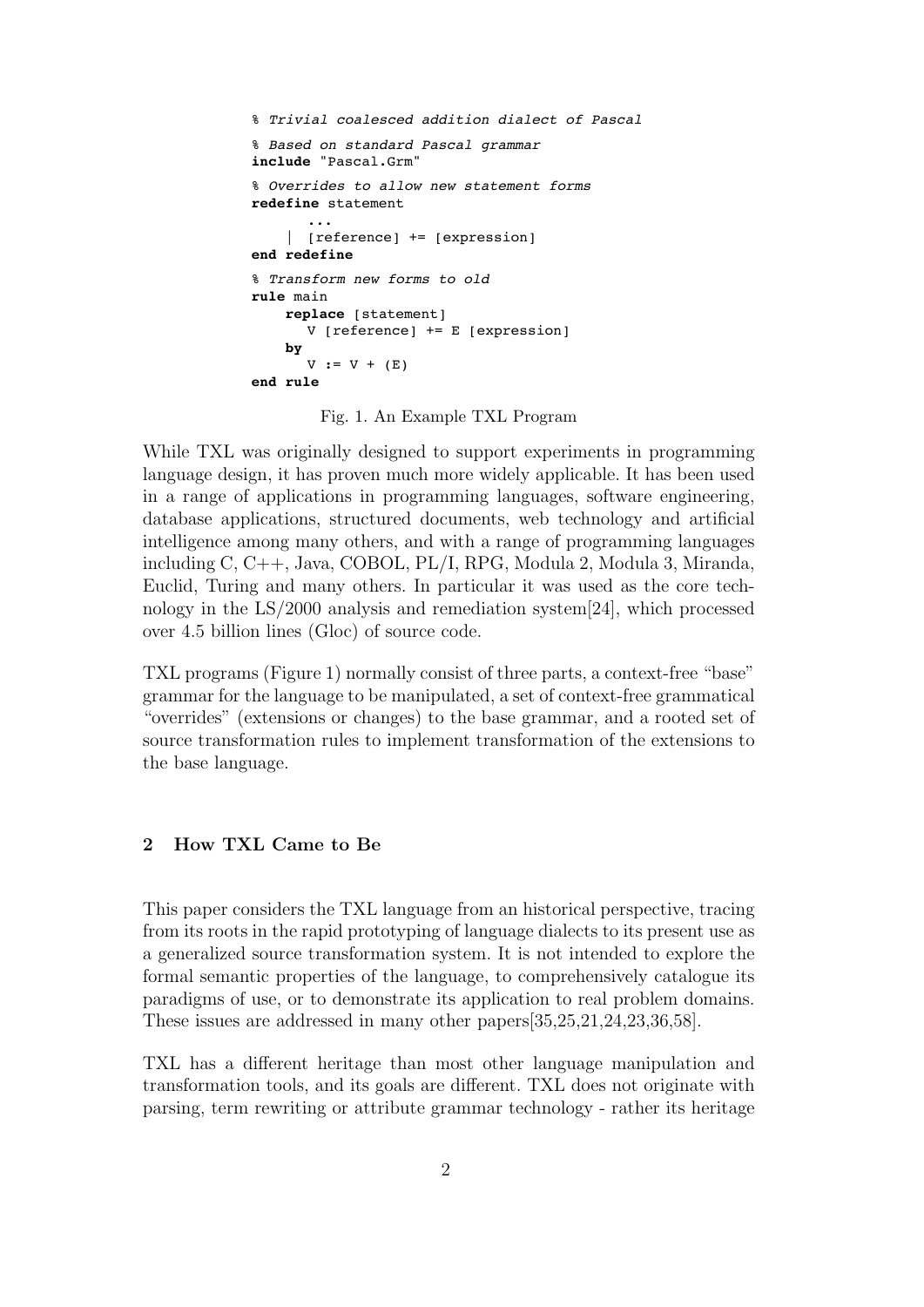is rapid prototyping and first order functional programming. It was born in the early 1980's, in a time when the study of programming language design was an active and productive area. Experimentation with new programming languages and features was the order of the day, and many languages, including C++, Modula 3, Eiffel, Ada, Perl, Prolog and Miranda have their roots in that time. One such language was Turing[29].

## 2.1 The Turing Language Project

The goal of the Turing project was to design a general purpose language with excellent ease-of-use, lightweight syntax and formal axiomatic semantics that was also very accessible and easy to learn. The design of Turing was heavily influenced by the "programming as a human activity" philosophy of Gerald Weinberg's Psychology of Computer Programming[57]. As a result the Turing project adopted a "design by use" philosophy - when users made errors by writing what they thought "ought to work", we would study these errors to look for opportunities to make the language more like what the users expected.

An example of this was the design of the substring features of the string type in Turing. Original syntax to choose a character out of a string was simple subscripting - so for example if the string variable s has value "hello", then s(1) chooses the character "h". Because Turing has the notion of a subrange of integers, for example 1..10, users naturally fell into writing  $s(1..4)$  to get longer substrings, and this was the feature added to the language.

Turing uses an asterisk (\*) to denote the upper bound of a parameter array (as in array 1..\* of int). Users therefore began to write  $s(3..*)$  to mean the substring from position 3 to the end of the string,  $s(1 \tcdot \tcdot -1)$  to mean the substring from the first position to the second last,  $s(*-1..*)$  to mean the substring consisting of the last two characters, and so on. As these forms evolved, the language was modified to adapt to the users' expectations.

This experimental style of language design proved very successful - the features of the Turing language seemed "natural" because the users helped to design them. Users would explain what they meant by showing an equivalence - for example, when asked what  $s(2, .*)$  meant to them, they would say s(2..length(s)). This led to an example-based understanding of meaning - a this-means-that style. Turing language proposals therefore most often consisted of a pair drawn on the board - the syntax of an example use of the new feature on one side, and its corresponding meaning in the syntax of the current language on the other (Figure 2).

Adapting Turing to these new ideas involved the heavyweight process of rebuilding each of the phases of the compiler to add the lexical, syntactic, se-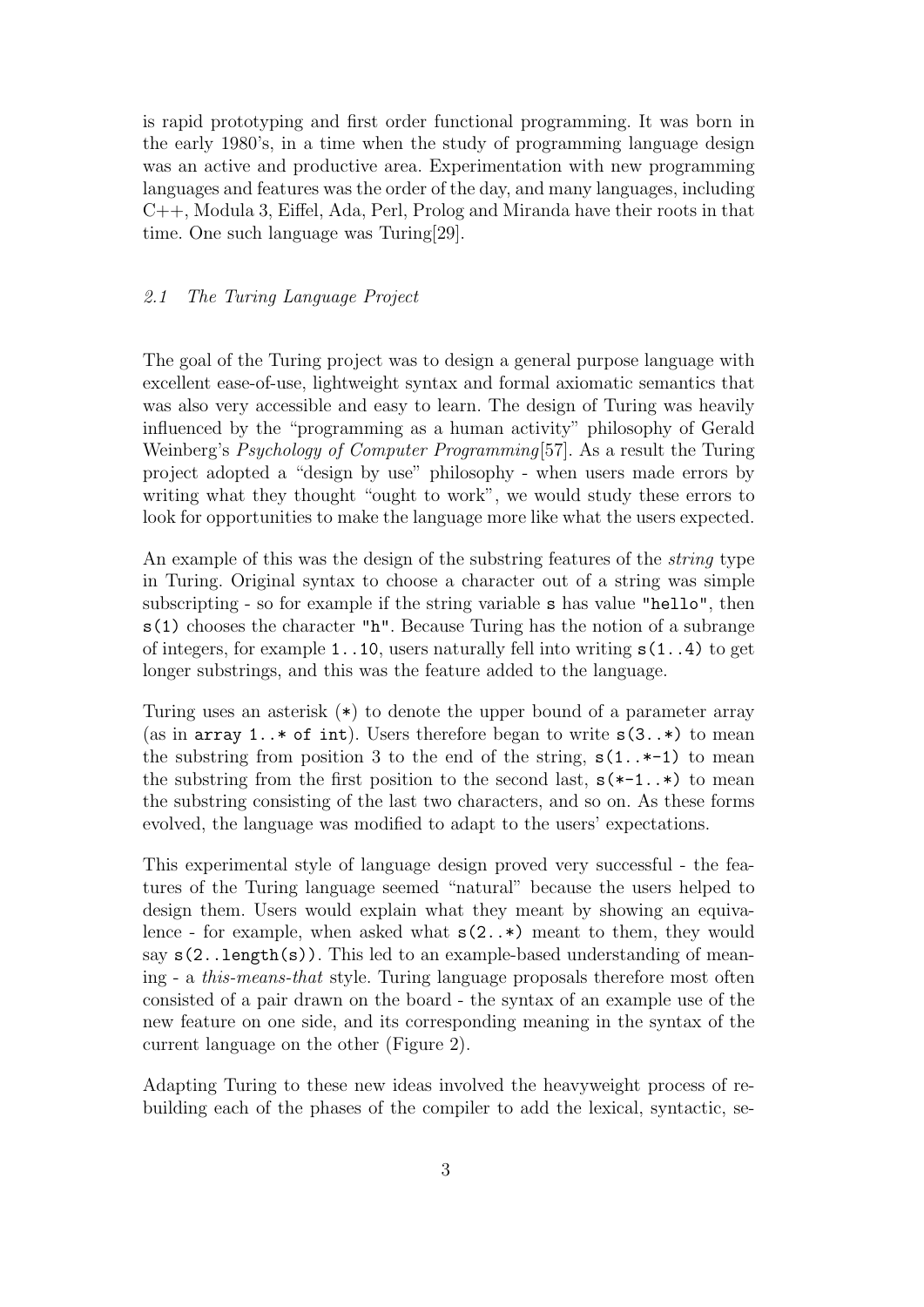|          |                | module ID |                  |                                                   |                                |  |
|----------|----------------|-----------|------------------|---------------------------------------------------|--------------------------------|--|
| type ID: |                |           |                  | <b>IMPORTS</b>                                    |                                |  |
| class    |                |           | <b>EXPORTS</b>   |                                                   |                                |  |
|          | <b>IMPORTS</b> |           |                  | export DataRecord                                 |                                |  |
|          | <b>EXPORTS</b> | means     | type DataRecord: |                                                   |                                |  |
| FIELDS   |                |           | record           |                                                   |                                |  |
|          | METHODS        |           |                  |                                                   | FIELDS                         |  |
| end ID   |                |           |                  |                                                   | end record                     |  |
|          |                |           |                  |                                                   | METHODS (fix field references) |  |
|          |                |           | end ID           |                                                   |                                |  |
|          |                |           |                  | <i>(fix variable declarations and references)</i> |                                |  |

#### **Proposal for an Object-Oriented extension to Turing**

Fig. 2. A Turing "This-means-that" New Feature Proposal

mantic and code generation changes for each new feature. This tended to discourage experimentation, commit us too early to features we weren't sure about, and slow down the rapid evolution that we had in mind.

2.2 The Turing eXtender Language

Ideally what we wanted to have was something that would allow us to instantly try out what we were writing on the board - simply show what we had in mind by example, and presto! a rapid prototype should appear. Thus the TXL idea was born - the *Turing eXtender Language*, a language for specifying and rapidly prototyping new language ideas and features in an example-like style. As we shall see, this vision drives all of the design decisions of TXL and its implementation.

It was clear that such a language could not be based in the compiler technology of the time - we wanted true rapid prototyping, with no generation or build steps, and a cycle time measured in seconds. This implied a direct interpretive implementation, and we therefore looked to Lisp for inspiration. In particular, MkMac[32], a language extension facility for the Scheme variant of Lisp, seemed to be something like what we had in mind.

Lisp[37] is a functional programming language based on one simple data structure: nested first-rest  $(car-cdr)$  lists. Lisp has a fast interpretive full backtracking implementation that is widely used in artificial intelligence and well suited to rapid prototyping. Its implementation is well understood and heavily optimized for list processing. For these reasons we chose Lisp as the model for the underlying semantics of TXL, using Lisp list structures as the basis of its parse trees, grammars and patterns; pure value semantics with no assignment or variables; function composition as the main control structure; and functional programming with full backtracking for both the parser and the transformer aspects of the language.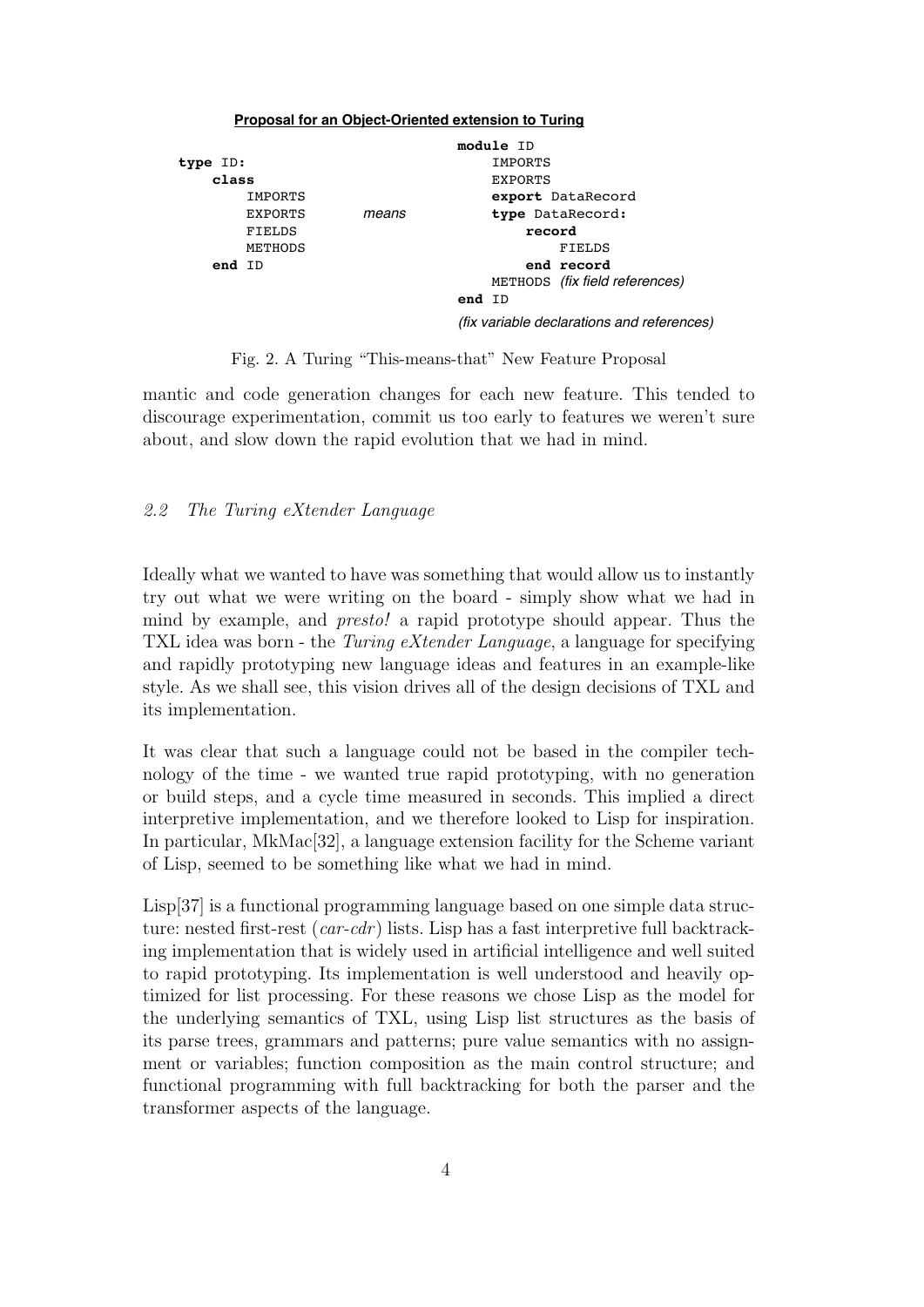#### 3 Design of the TXL Language

The design of the TXL language was driven almost entirely by the examplebased rapid prototyping goal. In this section we introduce the basic features and properties of the TXL language in terms of the design goals that they meet.

#### 3.1 Goal: Rapid Prototyping

The Lisp heritage of TXL led to a parsing model similar to that often used in Lisp and Prolog: direct top-down functional interpretation of the grammar. Beginning with the goal nonterminal [program], a TXL grammar is directly interpreted as a recursive functional program consuming the input as a list of terminal symbols (tokens). The structure of the grammar is treated as a combination of two kinds of lists: choice lists, representing alternation, and order lists, representing sequencing. Alternate forms in choice lists are interpreted in the order they are presented in the grammar, with the first matching alternative taken as a success. List representation makes backtracking easy: when a choice alternative or sequence element fails, we simply backtrack one element of the list to retry previous elements until a full parse is obtained.

The result of a TXL parse is a parse tree represented in the same nested list representation. This representation is used throughout TXL to represent the grammar, parse trees, rules, patterns and replacements and is one of the main reasons that TXL is so fast. Because direct top-down backtracking interpretation of grammars has difficulty with left recursion, TXL recognizes and interprets left-recursive definitions as a special case, effectively switching to bottom-up interpretation of these productions on the fly. Nevertheless it is still quite possible to write a TXL grammar that is slow or impractical to use because of too much backtracking - this is the price we pay for being able to directly interpret the grammar, which as we will see plays a large role the power and flexibility of the language.

Specification of the grammar (Figure 3) uses a simple notation similar to BNF, with nonterminals referenced in square brackets (e.g., [expression] ) and unadorned terminal symbols directly representing themselves. Terminals may be quoted using a single prefix quote (e.g., 'end ) as in Lisp, but only when necessary to distinguish them from a TXL keyword. In keeping with the example-based goal, the contents of a TXL nonterminal define statement are the direct unadorned sentential forms of the target language.

Because the grammar is interpreted in the order presented, the user has control over how input is parsed. Alternatives are ordered, with earlier forms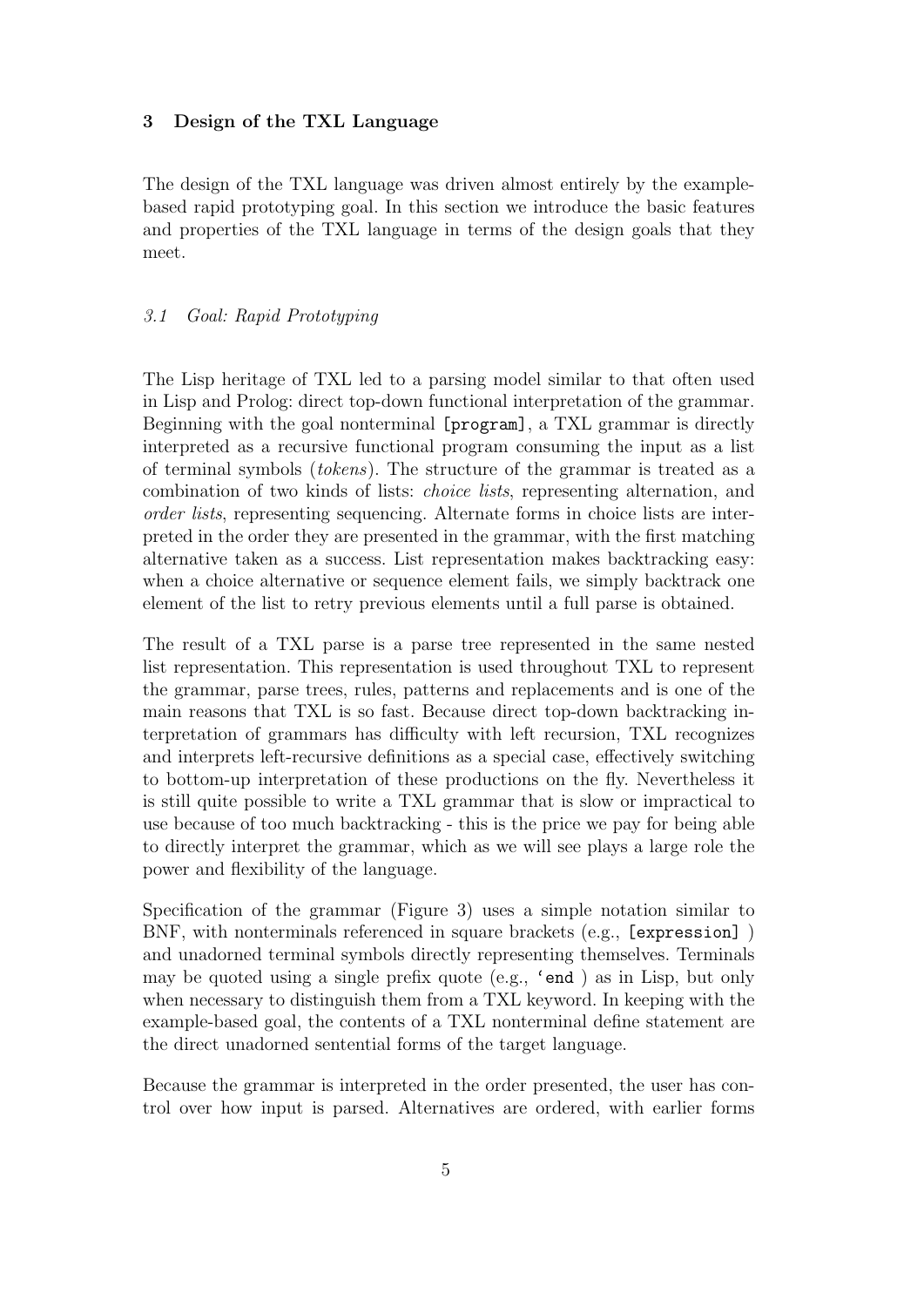```
% Trivial statement language grammar
define program
      [repeat statement]
end define
define statement
      var [id];
     | [reference] := [expression];
       | { [repeat statement] }
     if (expression) then
         [statement]
      [opt else_statement]
     | while [expression] do
          [statement]
end define
define else_statement
      else [statement]
end define
                                         define expression
                                                [primary]
                                              | [expression] [op] [expression]
                                         end define
                                         define op
                                             + | - | * | /
                                             | = | > | < | > | = | <end define
                                         define primary
                                                [id]
                                                | [number] 
                                              | ( [expression] )
                                         end define
```
Fig. 3. An Example TXL Grammar

taking precedence over later ones. Since the grammar is effectively a program for parsing under user control, no attempt is made to analyze or check the grammar - any grammar that can be written has some interpretation. In particular, since the grammar is now a programming language, TXL does not attempt to restrict it in any way, and nonterminating parses are intentionally the responsibility of the programmer.

Ambiguity in the grammar is allowed, and as we shall see, is very important to the TXL paradigm. Because the grammar is interpreted in ordered fashion, resolution of ambiguities when parsing is automatic. However, ambiguous forms are not necessarily redundant, because transformation rules may force construction of any tree structure allowed by the grammar (including those that would never be the result of an input parse) at transformation time. Advanced programming techniques in TXL frequently exploit ambiguity in this way.

Several standard extended BNF structures are built in to TXL, notably [opt X], which means zero or one items of nonterminal type [X], [repeat X], meaning a sequence of zero or more  $[X]$ s, and  $[i]$ ist X $]$ , meaning a commaseparated sequence of zero or more [X]s. An important property of the [repeat X] structure is that it is right-recursive, defined as either empty or [X] followed by [repeat X] in Lisp first-rest style. This matches the natural interpretation of declarations and statements in many programming languages. For example, the scope of a declaration in Turing is from the declaration itself to the end of the scope, captured by the parser as the rest of the statements following the declaration.

The naive unrestricted form of TXL grammars is essential to the goal of rapid prototyping - working grammars can be crafted quickly, often directly from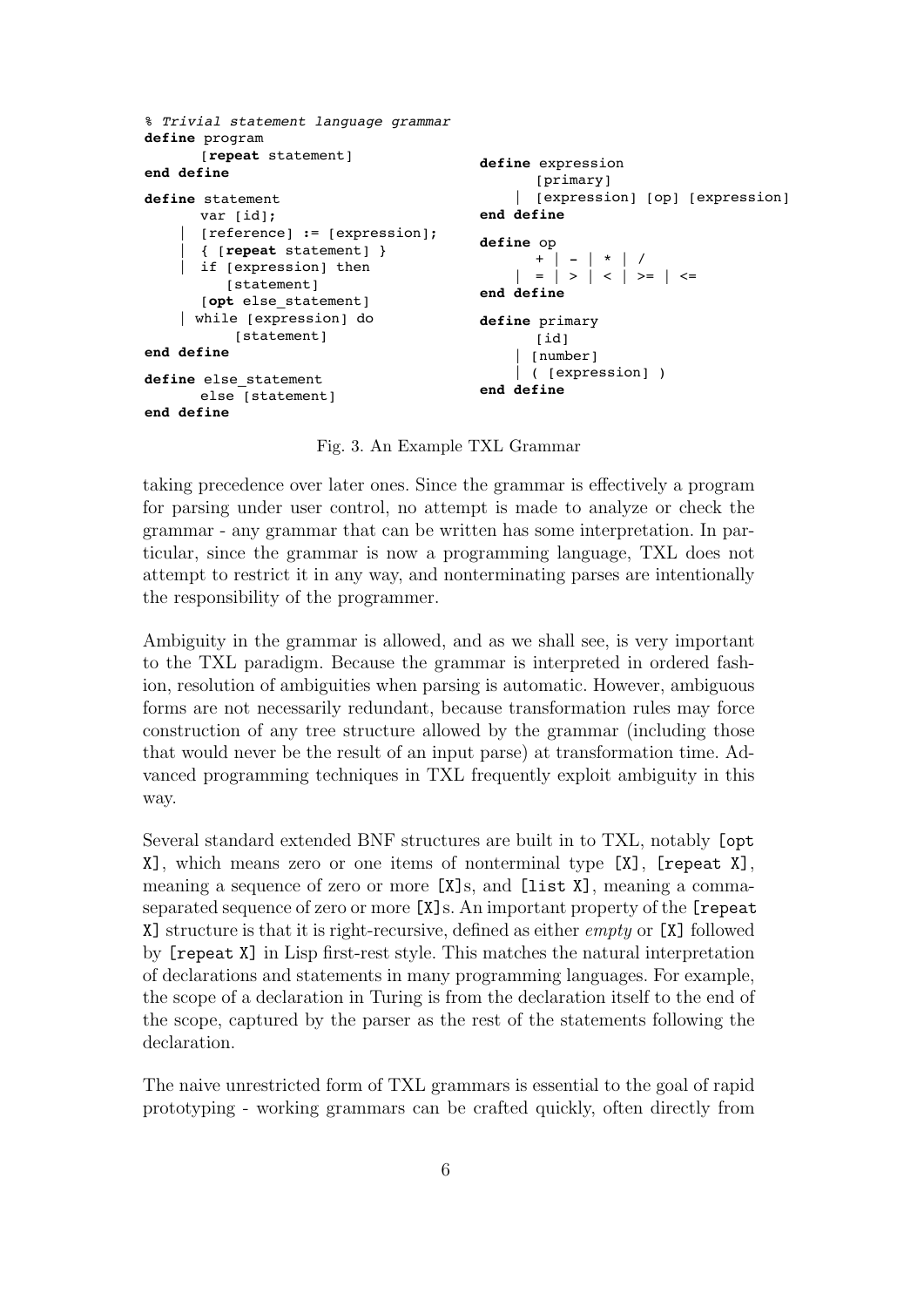```
% Some example grammar overrides based on the Java grammar
include "Java.Grm"
% Distinguish assignments from other expression statements 
redefine expression_statement
      [assignment statement] % preferred new form takes precedence
     | [expression]; % original form, ambiguous with new
end redefine
define assignment_statement
      [assignment_expression];
end define
% Add optional XML tags on expressions
redefine expression
      ...
     | [xmltag] [expression] [xmlendtag] 
end redefine
% Distinguish JDBC method calls from others
redefine method_call
      [jdbc_call]
     | ...
end redefine
```
Fig. 4. TXL Grammar Overrides Using Redefines

user-level reference manuals, without the necessity of removing ambiguities, dealing with shift-reduce conflicts or restructuring to adapt to parser restrictions. A grammar for a substantial new language can be crafted and working in TXL in less than a day, and the parse trees created can be in the natural concrete form of users of the language rather than the abstract implementation grammar form used by compilers, making it easier to understand and remember forms when crafting patterns and transformation rules.

# 3.2 Goal: Language Experimentation

The main TXL goal of language experimentation requires that we have some way to add new forms and modify old forms in an existing grammar. TXL captures this idea with the notion of grammar overrides. TXL programs normally begin with a *base grammar* which forms the syntactic basis of the original language we are experimenting with. The base grammar is then modified by overriding nonterminal definitions to change or extend their form using grammar redefines (Figure 4).

Redefines replace the existing nonterminal definition of the same name in the base grammar with the new definition, effectively making a new grammar from the old. Overrides can either completely replace the original definition of the nonterminal, or they can refer to the previous definition using the " $\dots$ " notation, which is read as "what it was before" (Figure 4). So for example the redefinition " $\dots$  [X]" simply adds a new alternative form [X] to the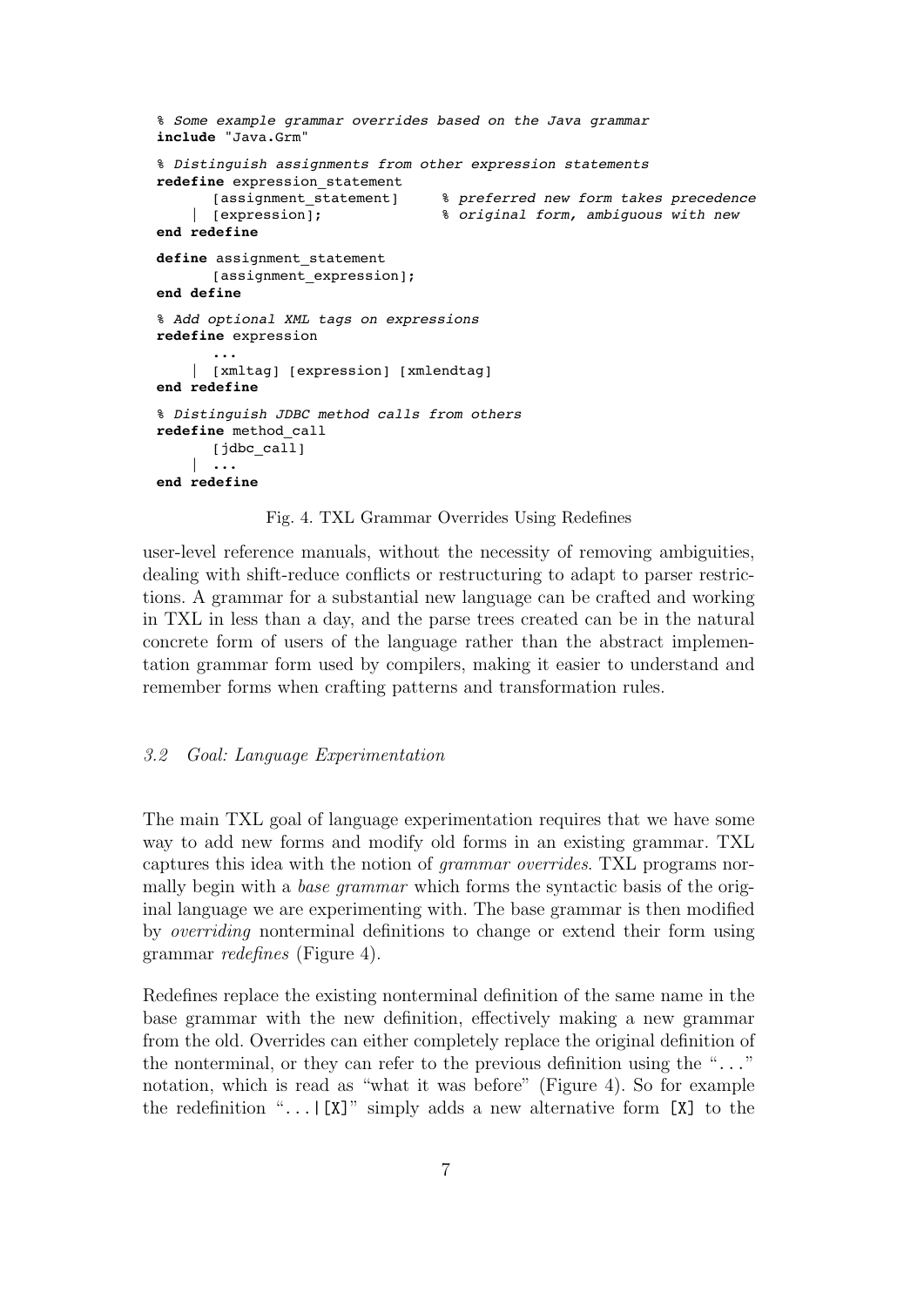nonterminal, as when adding a new statement to a language. Because TXL definitions are interpreted sequentially, new forms may be added as either pre-extensions  $("X] | ...")$  or post-extensions  $("...|X]")$ , corresponding to the new form being preferred over old ones in the former and old forms being preferred over the new in the latter.

Redefinitions are interpreted in the order that they appear, which means that later redefinitions can extend or modify previous redefinitions, allowing for dialects of dialects and extensions of previous language extensions. The effective grammar is the one formed by substituting each of the redefinitions into the grammar in the order that they appear in the TXL program.

Grammar overrides are the key idea that distinguishes TXL from most other language tools. They allow for independent exploration of many different dialects and variants of a language without cloning or modifying the base grammar or other existing dialects. As we shall see, they also allow for agile parsing - the ability to independently modify grammars to suit each particular transformation task.

## 3.3 Goal: Example-like Patterns and Replacements

The this-means-that idea on which TXL is based requires an example-like style for transformation rules, in which both patterns and replacements (postpatterns) are specified in the concrete syntax of the target language, the style recently referred to as *native patterns*[49]. TXL patterns are effectively unadorned sentential forms (examples) of the things we want to change and what we should change them to (Figure 5).

TXL rules specify a *pattern* to be matched, and a *replacement* to substitute for it. The nonterminal type of the pattern (the target type) is given at the beginning of the pattern, and the replacement is implicitly constrained to be of the same type. In this sense TXL is strongly typed, using the grammar as the type system of the TXL program. Patterns and replacements are parsed using the same direct interpretive execution of the grammar that the input is parsed by, compiling them into parse tree schemas in the same list form as the parse tree of the input. Transformation rules are executed by searching their input (the scope of the rule) for parse subtrees matching their pattern tree, and replacing them with a copy of their replacement tree with parts captured in the pattern copied into the result. The process is repeated on the result until no new matches can be found.

In patterns and replacements as in grammar defines, terminal symbols simply represent themselves, quoted only when necessary to avoid conflict with TXL keywords, and nonterminals are referenced using square brackets (e.g.,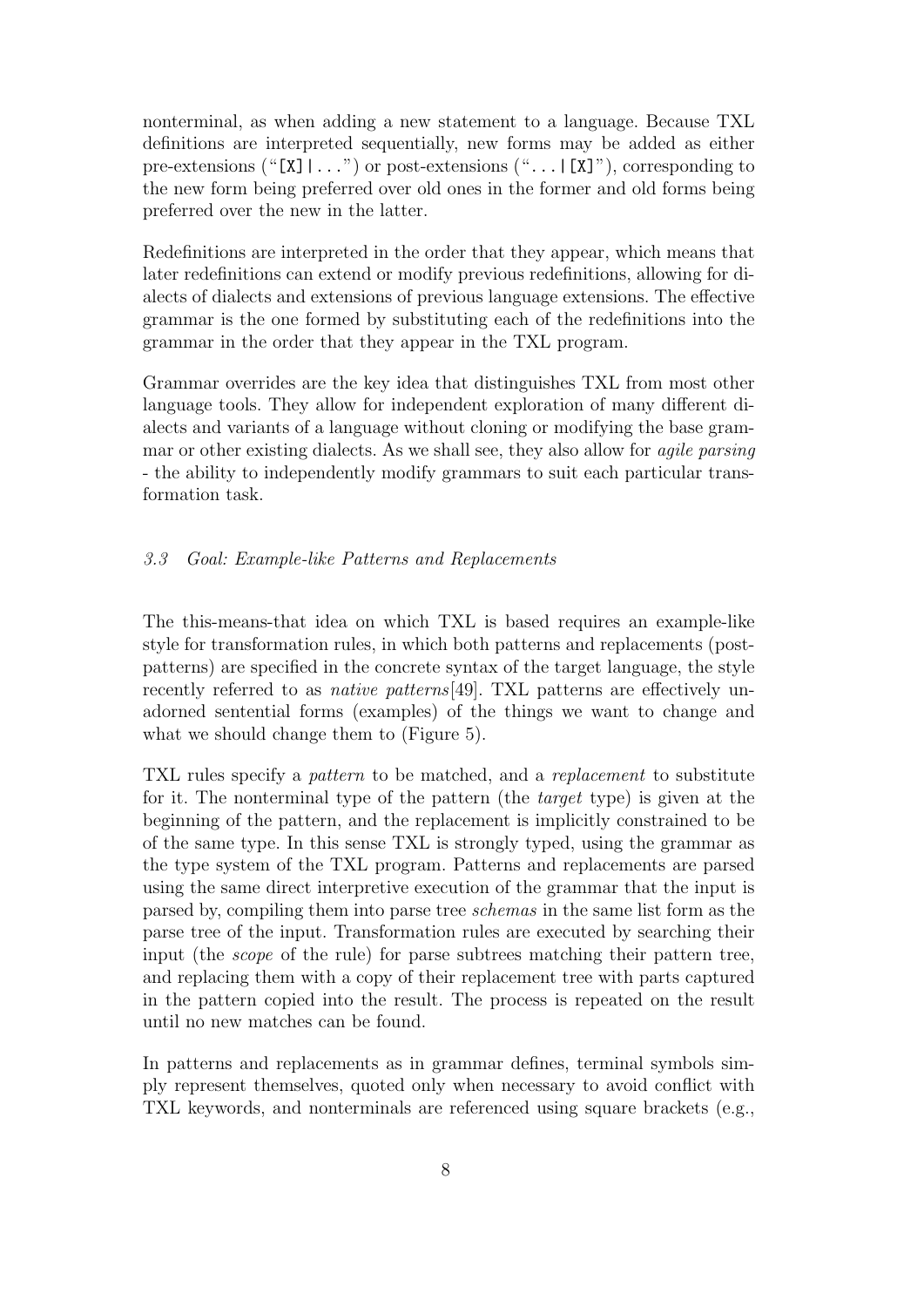```
% Part of transformation to implement OO extension to Turing
rule transformClasses
    replace [repeat declaration_or_statement]
       type ClassId [id] :
           class
             Imports [repeat import_list]
             Exports [repeat export_list]
             Fields [repeat variable_declaration]
             Methods [repeat procedure_delaration]
           'end ClassId
      RestOfScope [repeat declaration_or_statement]
     by
      module ClassId :
           Imports
           export DataRecord
           Exports 
           type DataRecord:
             record
                 Fields
              'end record
           Methods [fixFieldReferences each Fields]
                   [makeConstructorMethod]
                   [addObjectParameterToMethods]
       'end ClassId
      RestOfScope [transformClassReferences ClassId]
end rule
     Fig. 5. The TXL Example-like Style (adapted from [19])
```

```
rule simplifyAssignments
    replace [statement]
       V [reference] := V + E [term] by
       V \leftarrow Eend rule
```
Fig. 6. A Rule Using a Non-linear Pattern

[expression]). Pattern nonterminals are "captured" in TXL variables by labelling them with a variable name (e.g., Expn [expression]). Variables are explicitly typed only at their first occurrence, which on each pattern match binds them to the corresponding part of the matched input. Subsequent references to a variable refer to its bound value.

Bound variables may be referred to in replacements, which allows for copying parts of the matched input to the substituted output, but they may also be referred to later in the pattern in which they are bound or in other subsequent patterns, allowing for non-linear pattern matching[46]. References to bound variables have copy semantics, that is, they can only be matched by an exact copy of their bound subtree (Figure 6). For efficiency reasons, TXL provides only one-way pattern matching, that is, the binding occurrence of a pattern variable must be the first occurrence.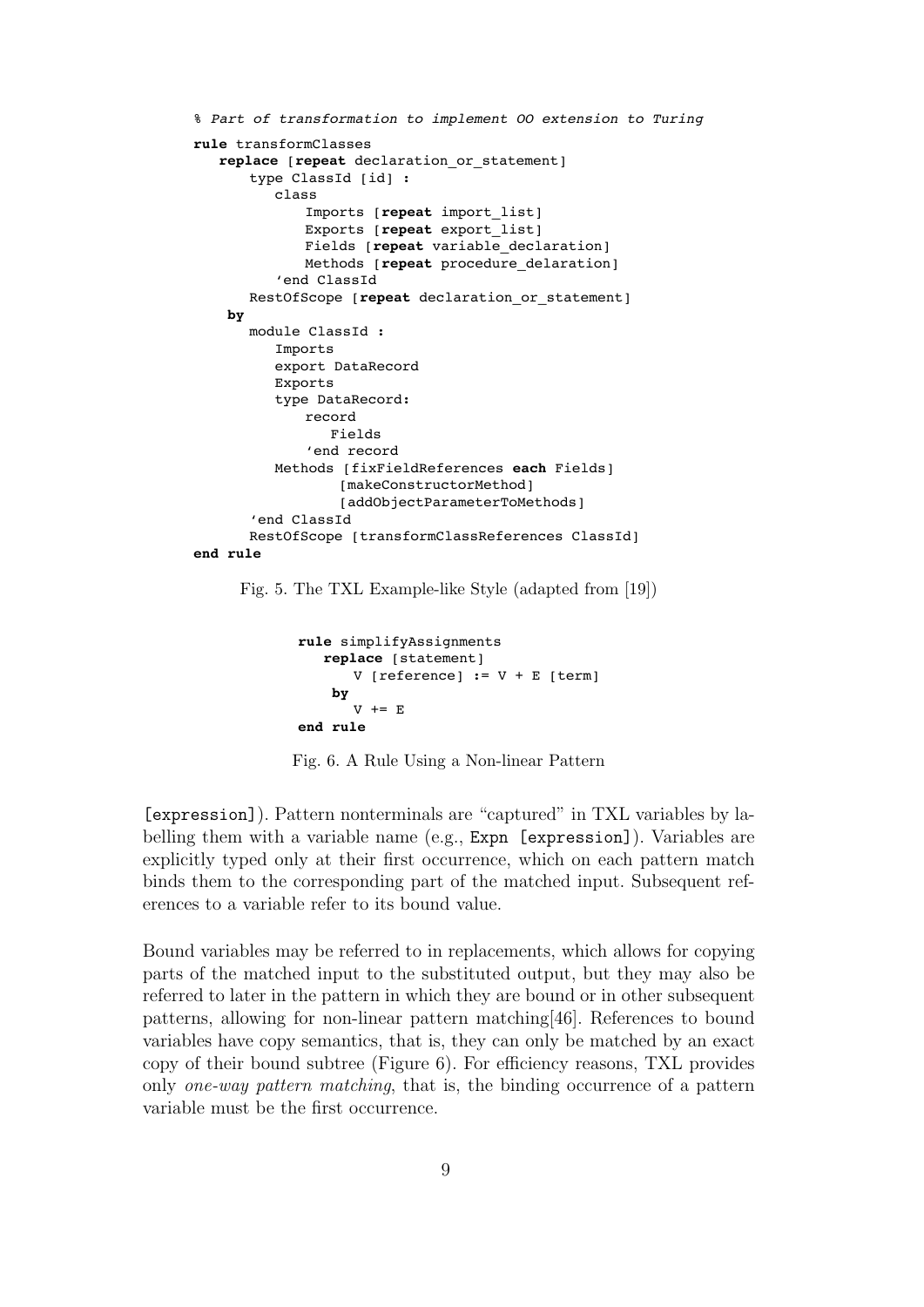#### 3.4 Goal: Context-dependent Transformations and Relationships

A common difficulty with source transformation systems is control over the scope of application of rules. It is frequently the case that desired transformations are phrased in terms such as "this means that, except within that we substitute ..." or "this means that, except outside this we substitute ...". An example of this is the object-oriented Turing language extension of Figure 5. In this transformation, once the basic substitution has been made, other transformations need to be applied, some of which must be limited to the scope inside the transformed part, and some of which must be limited to the scope outside and following the transformed part. This limitation of scope of application can be difficult to express in a pure term rewriting system, requiring complex guards on rewrite rules.

In TXL, such scope limitations fall naturally from the decompositional style of the functional paradigm. Rules are structured into a rooted pure functional program in which lower level rules are applied as functions of subscopes captured by higher level patterns. Higher level rules capture in their pattern variables the subparts to which lower level rules are explicitly applied as part of the construction of their replacement.

Invocation of a subrule is denoted by the subrule name in square brackets following the name of the variable capturing the subtree to which it is to be applied, for example Thing [changeit] where *changeit* is the name of the subrule and Thing is the pattern variable containing the context within which it is to be applied. In keeping with pure functional value semantics, the result of a subrule invocation is a copy of the bound subtree as changed by the subrule. Subrules may be applied to the result of a subrule invocation by invoking another subrule on the result, as in  $X[F][G]$ , denoting the function composition  $G(F(X))$ .

The semantics of an entire TXL transformation is the application of the distinguished rule called main to the entire input. The main rule typically simply captures the highest level structure to be transformed (often the entire input) and invokes several composed subrules on it to do the real work. In complex transformations, this same paradigm is used again in the subrules, and so on, to decompose and modularize the transformation.

# 3.5 Goal: Complex Scalable Transformations

TXL was expected to allow easy rapid prototyping of any possible Turing language dialect or extension that could be imagined. As a result, it was designed to allow for easy user refinement of patterns and replacements in order to scale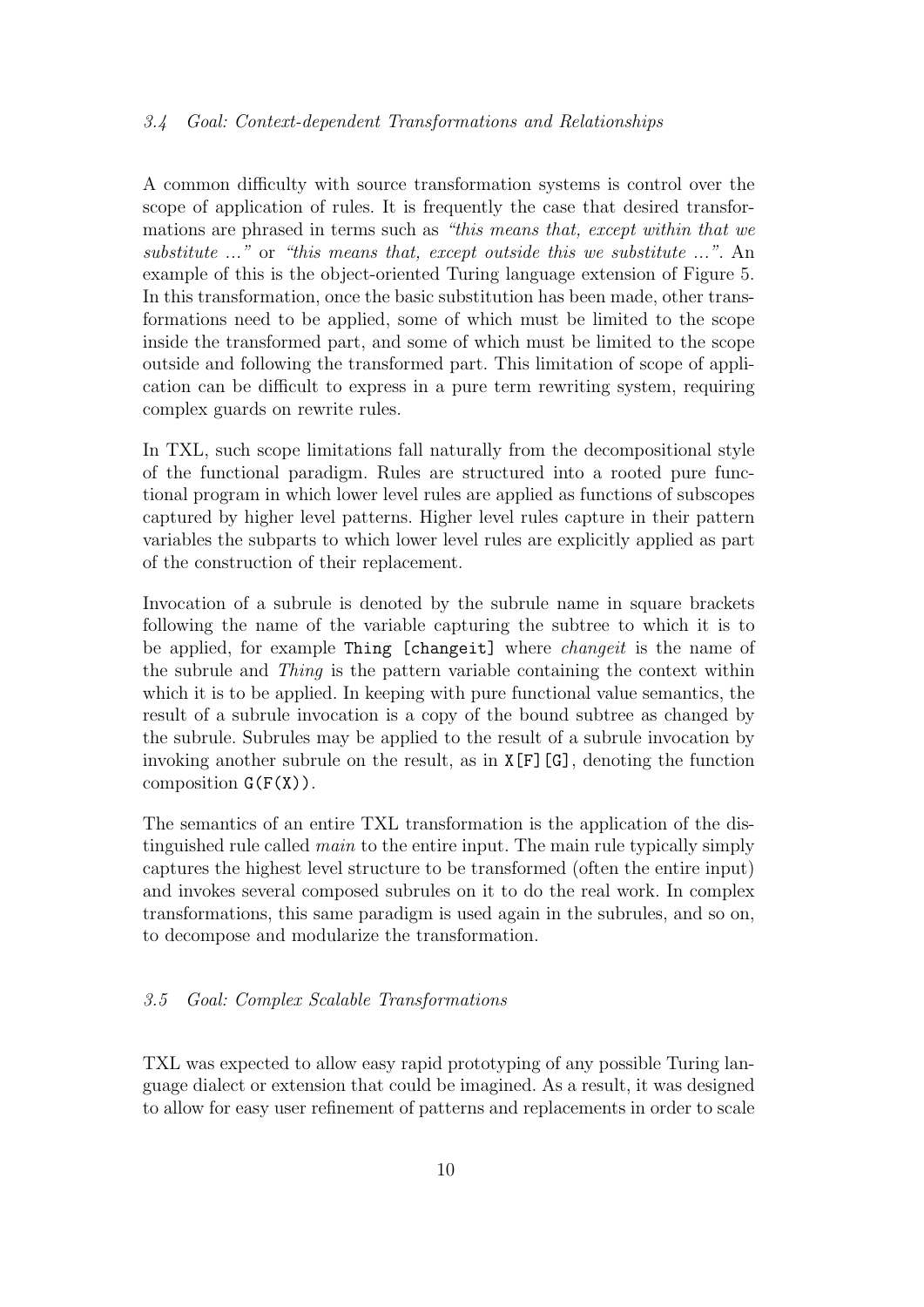```
% Remove all literally false if statements
rule foldFalseIfStatements
    replace [repeat statement]
      IfStatement [if statement] ;
       RestOfStatements [repeat statement]
   \frac{1}{2} Pattern match deeply (*) to find the if condition -
   % matches the first [if condition] in IfStatement,
    % which is of course the one guarding the statement
    deconstruct * [if_condition] IfStatement
       IfCond [if_condition]
    % Pattern match to see if it is false -
    % this deconstruct is not deep, so it matches only
    % if the entire IfCond is exactly the word "false"
    deconstruct IfCond
       false
   by
       RestOfStatements
end rule
```
Fig. 7. Pattern Refinement Using Deconstructs

up to complex multi-stage transformations without losing readability. For this reason, deconstructors and constructors were added to the language.

Deconstruct clauses constrain bound variables to match more detailed patterns (Figure 7). Deconstructors may be either shallow, which means that their pattern must match the entire structure bound to the deconstructed variable, or deep, which means that they search for a match embedded in the item. In either case, deconstructors act as a guard on the main pattern - if a deconstructor fails, the entire main pattern match is considered to have failed and a new match is searched for.

Replacements can also be stepwise refined, using construct clauses to build results from several independent pieces (Figure 8). Constructors provide the opportunity to build partial results and bind them to new variables, thus allowing subrules to further transform them in the replacement or subsequent constructs. They also provide the opportunity to explicitly name intermediate results, aiding the readability of complex rules.

Complex transformations may depend not only on the point of their application, but also on properties of other contexts remote from it. Thus a transformation rule may depend on many parts of the input captured from many different patterns. TXL allows for this using subrule parameters, which play the same role as additional function parameters in standard functional notation (Figure 9). Bound variables may be passed to a TXL subrule by adding them to the subrule invocation using the notation  $X[F \, A \, B \, C]$  where A, B and C are additional bound variables on which the subrule F may depend.

Inside the subrule, deconstructs can be used to pattern match the additional parameters in the same way that the main pattern matches the scope. This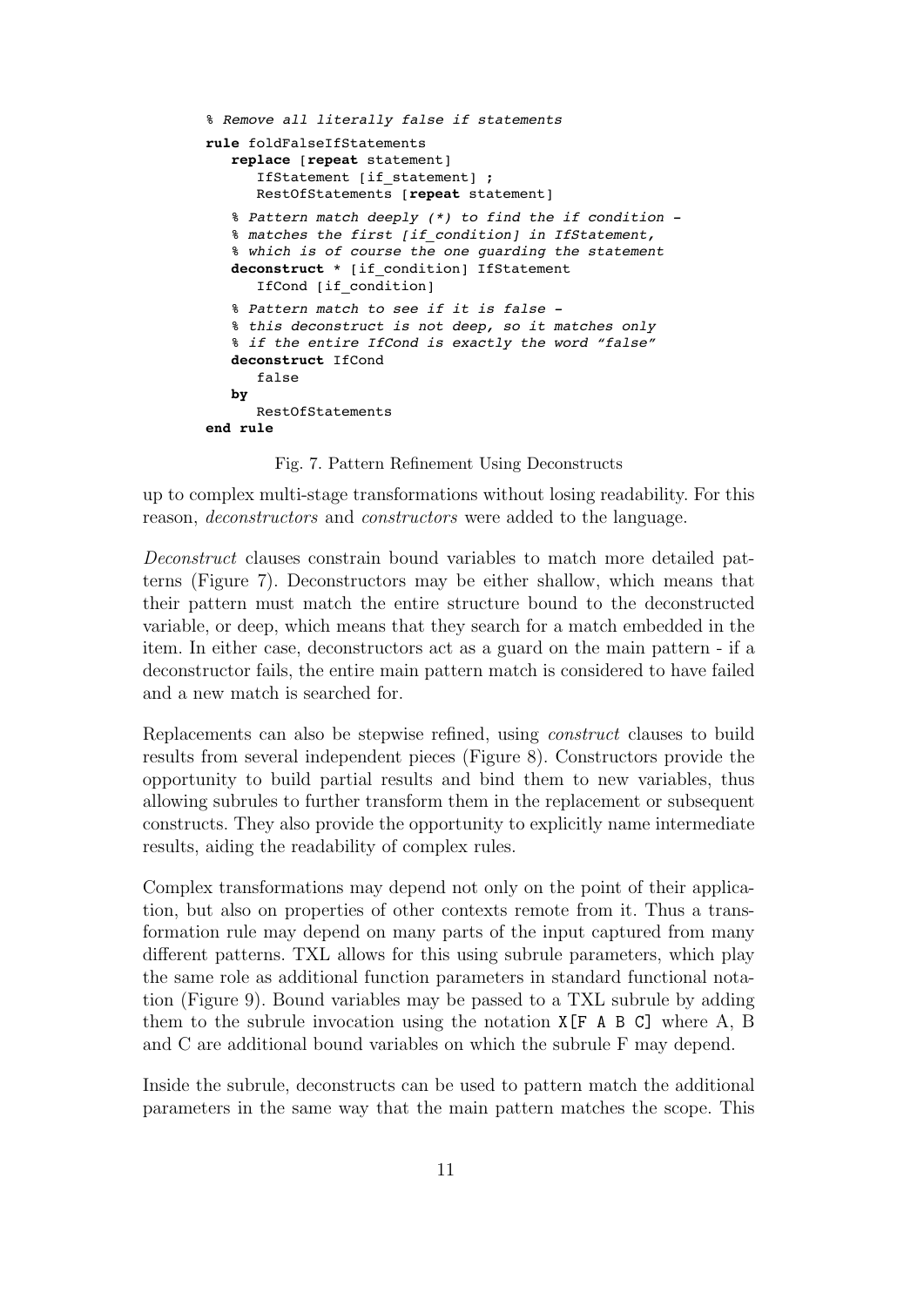```
% Minimize adjacent Modula VAR declarations
rule mergeVariableDeclarations
     replace [repeat declaration]
         VAR VarDeclarations1 [repeat var_decl]
         VAR VarDeclarations2 [repeat var_decl]
        OtherDeclarations [repeat declaration]
     % First simply concatenate into one list
     construct NewVarDeclarations [repeat var_decl]
         VarDeclarations1 [. VarDeclarations2] 
     % Then use subrule to merge the lists if types are the same
     by 
         VAR NewVarDeclarations [mergeSameTypeLists]
        OtherDeclarations
end rule
          Fig. 8. Replacement Refinement Using Constructs
    % Eliminate named constants by replacing all references
```

```
% with their (compile-time) values
rule resolveConstants
    replace [repeat statement]
       % Capture name and value of constant declaration
       const C [id] = V [expression];
       RestOfScope [repeat statement]
    by
       % Pass them to subrule for expansion
       RestOfScope [replaceByValue C V]
end rule
rule replaceByValue ConstName [id] Value [expression]
    % Expand references given constant name and value
    replace [primary]
       ConstName
    by
       ( Value )
end rule
```
Fig. 9. Subrule Parameters

allows the subrule to restrict its application based on the properties of many different contexts, and generalizes transformation rules to handle transformations based on arbitrary combinations of information spread across the input.

## 4 User Refinement of the TXL Language

In keeping with the user-oriented design philosophy of the Turing project from which it sprang, TXL was allowed to evolve for some years based on user feedback. In this section we briefly outline some of the language refinements that have come about due to user experience with TXL. With these refinements, the TXL language has been more or less stable since about 1995.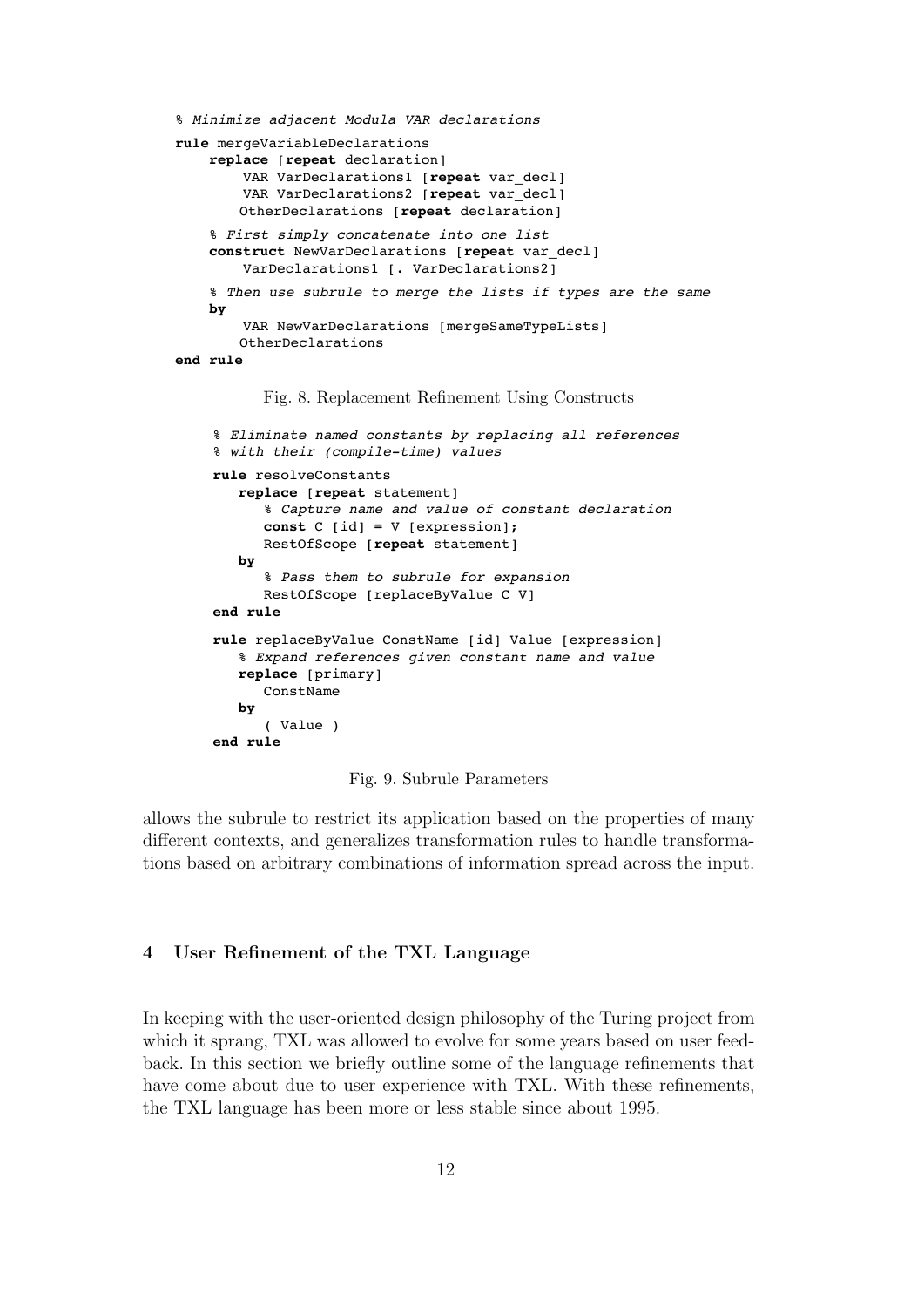```
% Ruleset to create a new Turing module for a given set of variables
function createModule ModuleId [id] VarsToHide [repeat id]
   replace [repeat statement]
       Scope [repeat statement]
   by
      Scope [createEmptyModule ModuleId]<br>[hideVarsInModule ModuleId]
                                        ModuleId VarsToHide]
             [createAccessRoutines ModuleId each VarsToHide]
            [moveRoutinesIntoModule ModuleId VarsToHide]
             [qualifyExportedReferences ModuleId VarsToHide]
            [createImportExports ModuleId VarsToHide]
             [relocateModuleInProgram ModuleId VarsToHide]
end function
```
Fig. 10. Ruleset Abstraction

#### 4.1 Functions and Rulesets

TXL rules by default use the fixed-point compositional semantics of pure rewriting systems. That is, a rule searches its scope for the first instance of its pattern, makes a replacement to create a new scope, and then re-searches the result for the next instance, and so on until it can no longer find a match. In most cases, this is the most general and appropriate semantics for source transformations. However, as TXL began to be used for more and more complex transformations, the limitations of this single rule semantics began to be stretched. In particular, the need for pure (apply once only) functions and for modular rule abstractions was quickly evident.

Both of these needs were met by a single new feature: functions. TXL functions act like functions in any other language - they simply match their arguments (i.e., scope and parameter patterns), compute a result value (i.e., make a replacement) and halt. Like rules, TXL functions are *total* - that is, if their pattern does not match then they simply return their unchanged scope as result. With the addition of functions, TXL provides four separate basic transformation semantics: match and transform the entire scope once (a function), match and transform within the scope once (a deep function), match and transform the entire scope many times (a recursive function), and match and transform searching within the scope many times (a rule).

One of the most common uses for functions in TXL is rule abstraction, in which a function is used to gather a number of related rules to be applied to a scope together (Figure 10). In TXL such a function is often referred to as a ruleset, with the semantics that application of the function to a scope applies the composition of all of the rules in the ruleset. Combinations of functions and rules allow for complex programmed control over application and scoping of transformation rules.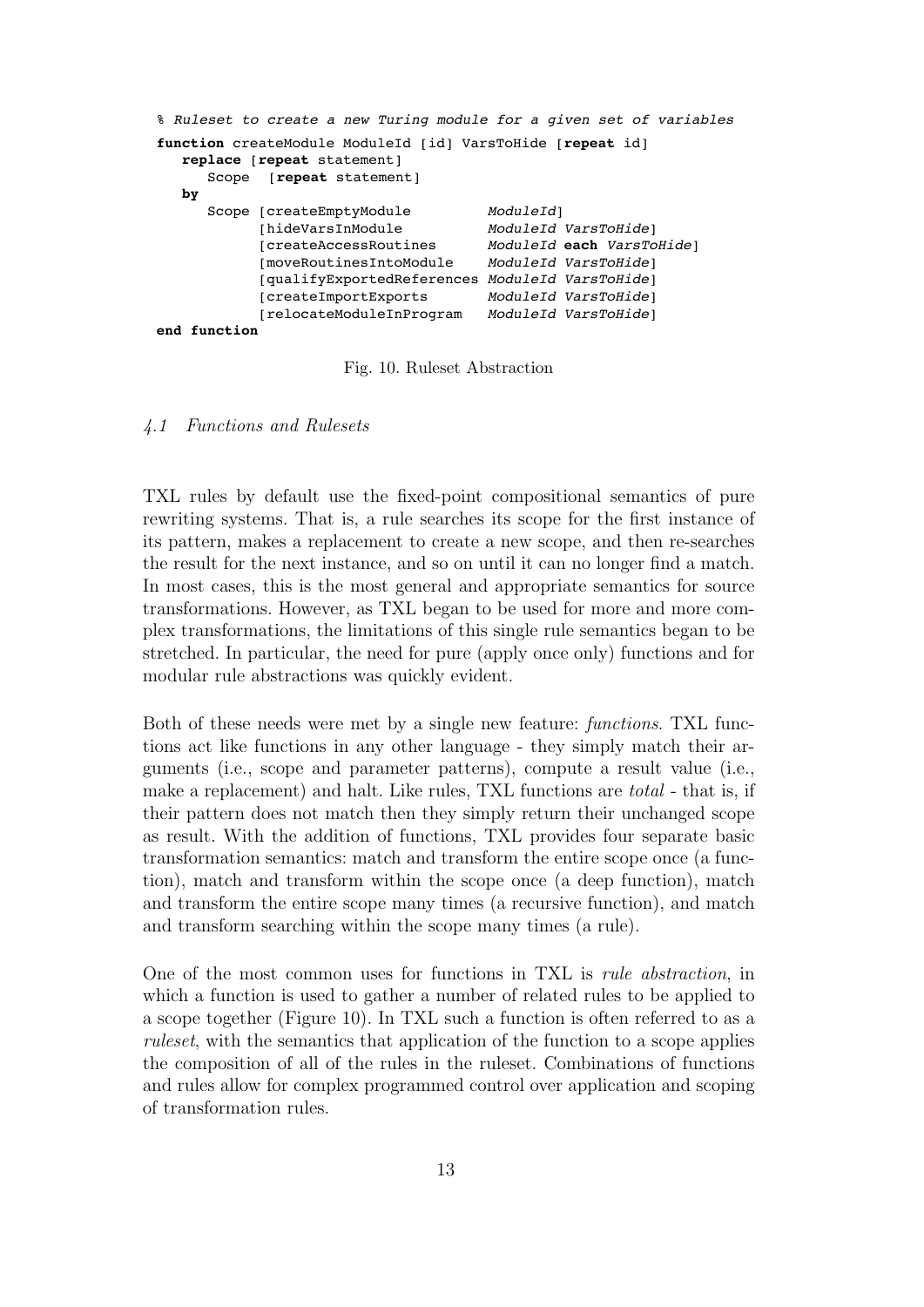```
% Base case of a vectorizing ruleset
rule vectorizeScalarAssignments
    replace [repeat statement]
        V1 [id] := E1 [expression];
        V2 [id] := E2 [expression];
        RestOfScope [repeat statement]
    % Can only vectorize if independent
    where not
        E2 [references V1]
    where not
        E1 [references V2]
    by
        < V1,V2 > := < E1,E2 > ;
        RestOfScope
end rule
                                           % Condition rule to check
                                           rule references V [id]
                                              match [primary]
                                            V
                                           end rule
```
Fig. 11. A Guarded Rule Using where

#### 4.2 Explicit Guards

Complex transformations often require computed constraints on the application of a rule even when the scope matches its pattern. For example, a sorting rule may match pairs of elements of a sequence, but should make its transformation only if the values of the elements are misordered. In general, such constraints may be very complicated, involving significant additional computation or information gathered remotely from other sources.

To meet this need, where clauses, which can impose arbitrary additional constraints on the items bound to pattern variables, were added to TXL. Where clauses use a new special kind of TXL rule called a condition rule. Condition rules have only a pattern, usually with additional refinements and constraints, but no replacement - they simply succeed or fail (that is, match their pattern and constraints, or not). A number of built-in condition rules provide basic semantic constraints such as numerical and textual value comparison of terminal symbols. Figure 11 shows an example assignment vectorizing rule that uses a simple condition rule to test whether an expression references a variable.

Because condition rules are themselves TXL functions or rules, they may use additional deconstructs, constructs, subrules, where clauses and so on, allowing for arbitrary computation in guards, including tests involving global or external information (Section 4.4).

#### 4.3 Lexical Control

TXL was originally designed to support dialects and experiments with only one language - Turing. For this reason, the lexical rules of Turing were originally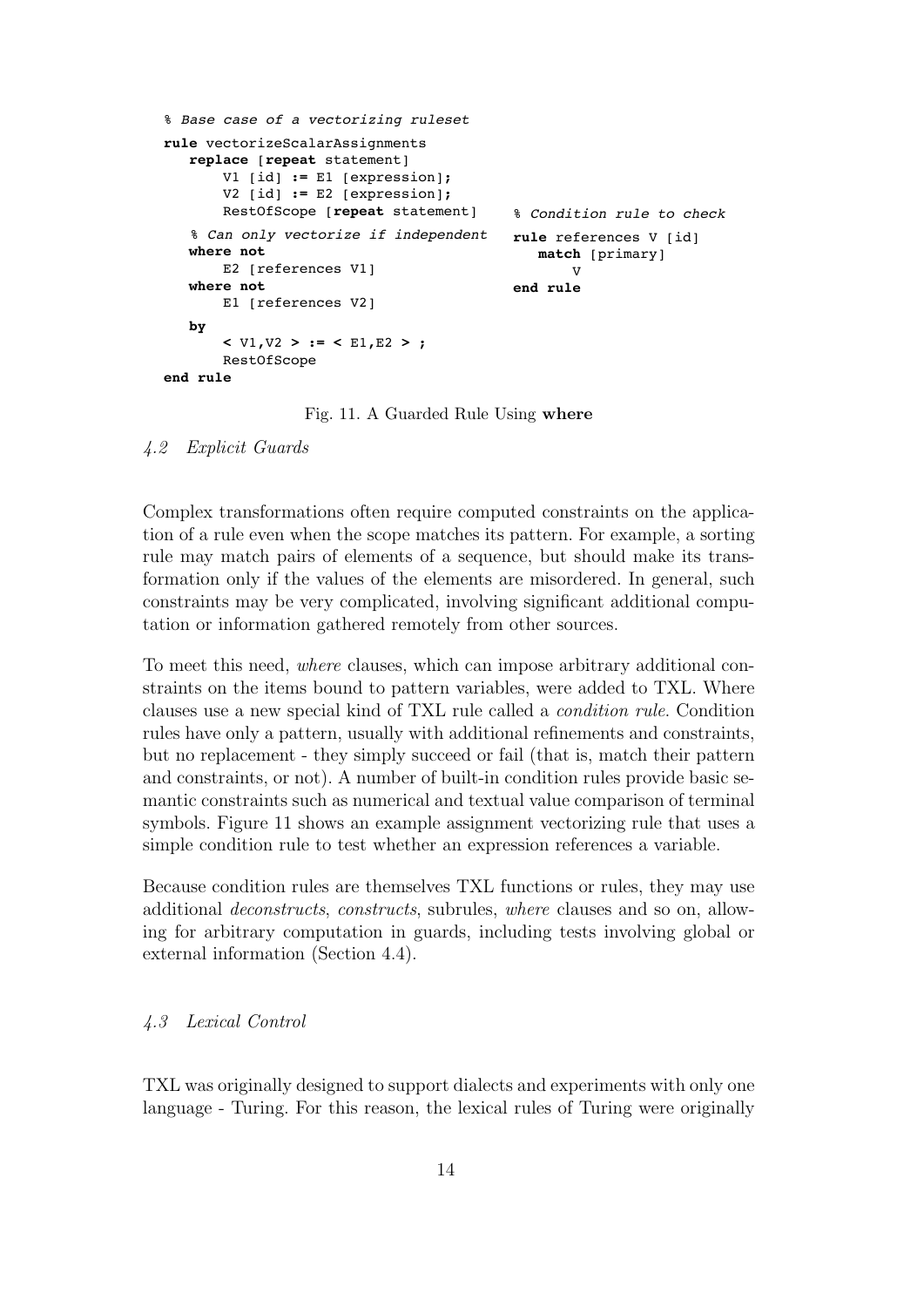```
% Part of the TXL lexical specification of C
comments
     //
     /* */
end comments
% Token definitions for C-like identifiers, integer numbers, string and 
% character literals are predefined in TXL and need not be repeated here
tokens
     hexint "0[xX][\dAaBbCcDdEeFf]+[LUlu]*"
    dotfloat "\cdot\cdot\cdot([eE][+-]?\cdot\cdot\cdot(FLfl]?"
    float "\ddot{\cdot}\ddot{\cdot}\text{[eE]}[-]-]\ddot{\cdot}\text{FLf}"\ddot\cdot\cdot\cdot\cdot|?\text{[eE][+-]}?\\d+[FLf1]?"|\n\begin{array}{c}\n\text{``\ddot{d}^{\ddagger} \ddots d^{\ddagger}}\n\text{''\ddot{d}^{\ddagger} \ddots d^{\ddagger}}\n\end{array}"\d+[LULu]+"end tokens
compounds
    -> ++ -- << >> <= >= == != & \& 0 & | ... *= /=
   '%= += -= <<= >>= &= ^= |= := .. 'not=
end compounds
keys
 auto double int struct break else
     long switch case enum register typedef
     char extern return union const float
     short unsigned continue for signed void
     default goto sizeof volatile do if
     static while
end keys
```
Fig. 12. Specification of Lexical Rules in TXL

built in to TXL. Once it began to be used more generally for implementing source transformations of other languages such as Pascal, C, and so on, the need to allow for specification of other lexical conventions became clear.

As a result, features were added to TXL to allow specification of lexical rules in terms of keywords (reserved identifiers), compounds (multi-character sequences to be treated as a unit), comments (specification of commenting conventions) and most generally tokens, regular expression patterns for arbitrary character sequences (Figure 12). Like nonterminal definitions, token definitions may be ambiguous and are interpreted in the order they are specified, with earlier patterns taking precedence over later.

For some input languages, it is most convenient to work directly at the character level, using the power of the parser to process input directly. This technique, recently known as scannerless parsing, has other advantages as well[56]. To facilitate character level processing in TXL, a char mode provides for character-by-character parsing of input. When combined with token definitions, this mode allows for parser processing of raw input by either character, line or character class (e.g., alphabetic, numeric, space, etc.).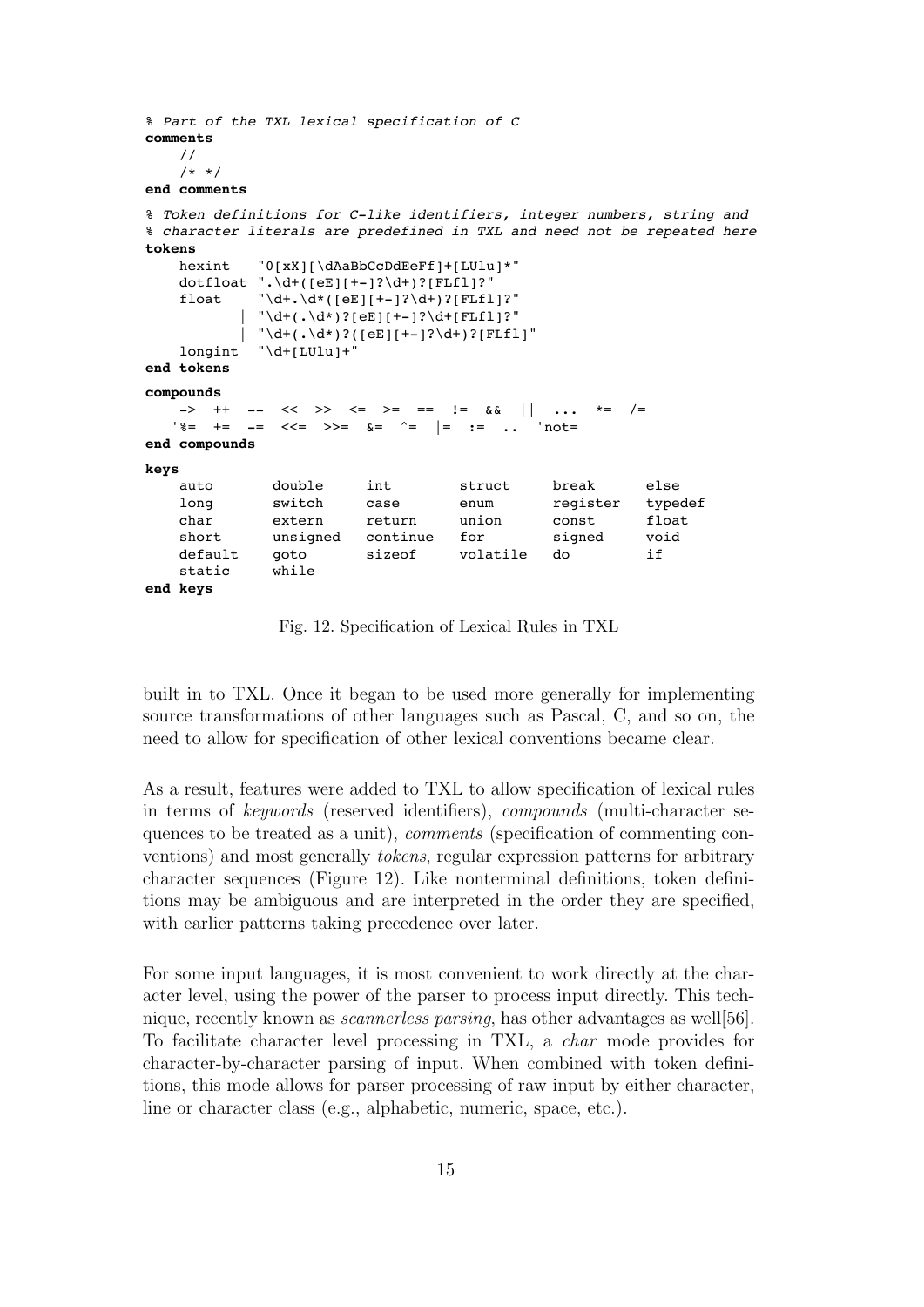## 4.4 Global Variables and Tables

Perhaps the most extensive user addition to the TXL language has been global variables. Many transformation tasks are most conveniently expressed using some kind of symbol table to collect information which is then used as a reference when implementing the transformation rules. Implementation of symbol tables in pure functional languages is problematic, involving passing the structure around explicitly as an additional parameter (although one can hide this using monadic style).

In order to allow TXL to more easily handle this class of transformation and avoid the overhead and inefficiency associated with extra rule parameters and complex guards, global variables were added. TXL globals are modelled after the Linda blackboard style of message passing[27]. In this style, bound local variables are exported to the global scope by a rule or function for later import by some other rule or function. Exported variables may be of any nonterminal type, including new types not related to the main grammar, and when a variable is imported in another rule it must be as the same type.

TXL globals have a great many uses in transformations, but the most common is the original use: symbol tables. Symbol tables in TXL are typically structured as an associative lookup table consisting of a sequence of  $(key, in-)$ formation) pairs. Both the key and the information can be of any nonterminal type, including new types defined solely for the purpose. Often the key is of type [id] (i.e., an identifier). TXL deconstructs are used to associatively look up the information given the key (Figure 13). Because they use pattern matching, table lookups are also two-way; if one wants to know the key associated with some information, the deconstruct can just as easily pattern match that way also.

In applications where tables can be large, the linear search implied by the associative lookup of a TXL deconstruct can be prohibitively expensive. TXL programmers address this issue using AVL-tree[1] structured global tables.

With the addition of functions, guards, lexical control and global variables, the TXL language was essentially complete - a general purpose language for programming source transformations. In the rest of this paper we demonstrate this generality by showing how TXL has been able to express new ideas in language processing, source analysis and source transformation.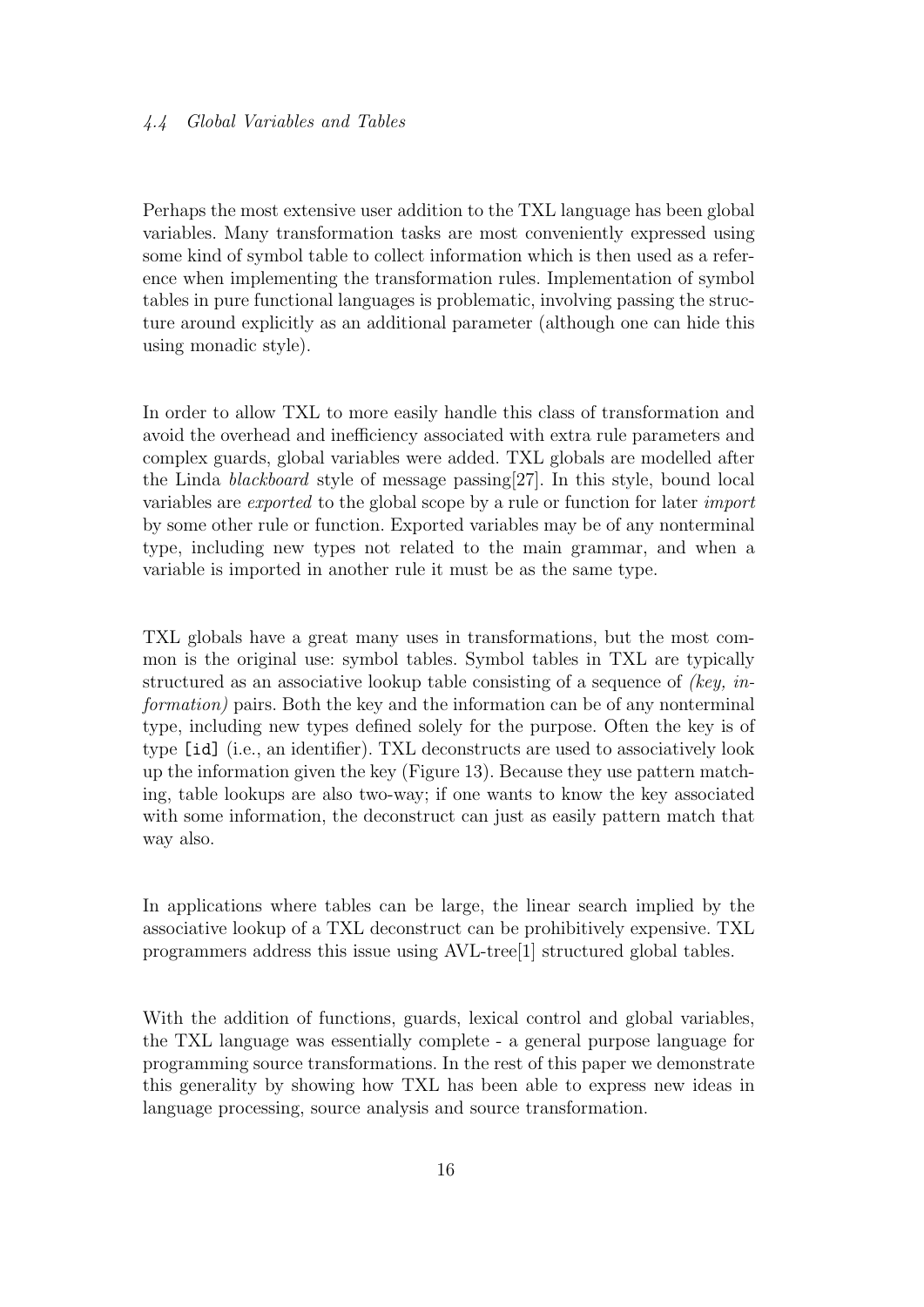```
% Simple example global table
% The type of entries (can be anything)
define table_entry
   [stringlit] -> [stringlit]
end define
% Export initial table from main rule 
function main
    export Table [repeat table_entry]
       "Veggie" -> "Celery"
       "Veggie" -> "Broccoli"
       "Fruit" -> "Orange"
       "Fruit" -> "Pear"
    replace [program]
       P [program]
    by
       P [Rule1] [Rule2] [Rule3]
end function
                                           % Updating the global table
                                           function addAsFruit
                                               match [stringlit]
                                                  NewFruit [stringlit]
                                               import Table [repeat table_entry]
                                               export Table
                                                   "Fruit" -> NewFruit
                                                   Table
                                           end function
                                           % Querying the global table
                                           function isAVeggie
                                               match [stringlit]
                                                  Item [stringlit]
                                               import Table [repeat table_entry]
                                               deconstruct * [table_entry] Table
                                                  "Veggie" -> Item
                                           end function
```
Fig. 13. A Global Table in TXL

### 5 Expressing New Paradigms in TXL

Because of its fully programmable nature, new ideas and paradigms in source manipulation can be experimented with directly by TXL users, without the need to change TXL or its implementation. The interpretive parser means that this applies as well to new ideas in parsing as it does to transformation. In this section we look at a number of recently popular new ideas in grammars, parsing and transformation and their implementation in TXL.

## 5.1 Robust Parsing

In recent years source code analysis and manipulation techniques have been widely applied to large scale legacy systems written in Cobol, PL/I and RPG. A difficulty with such languages is that they are challenging to parse because of the wide range of dialects, variants, preprocessors and local enhancements. It is frequently the case that analysis tools fail due to a parse error on these differences. In most cases such differences are minor, and the main problem is simply coming up with a parse.

Robust parsing[3] is a method for automatically providing the ability to complete a parse even in the presence of sections of input that cannot be interpreted. The original method for robust parsing involved a customized  $LL(1)$ algorithm[4] to correct syntax errors in input by substituting or ignoring a minimal section of input to continue the parse. For example, when coming to a statement of an unrecognized form, the method might simply ignore the input symbols in the statement up to the next semicolon or other end marker.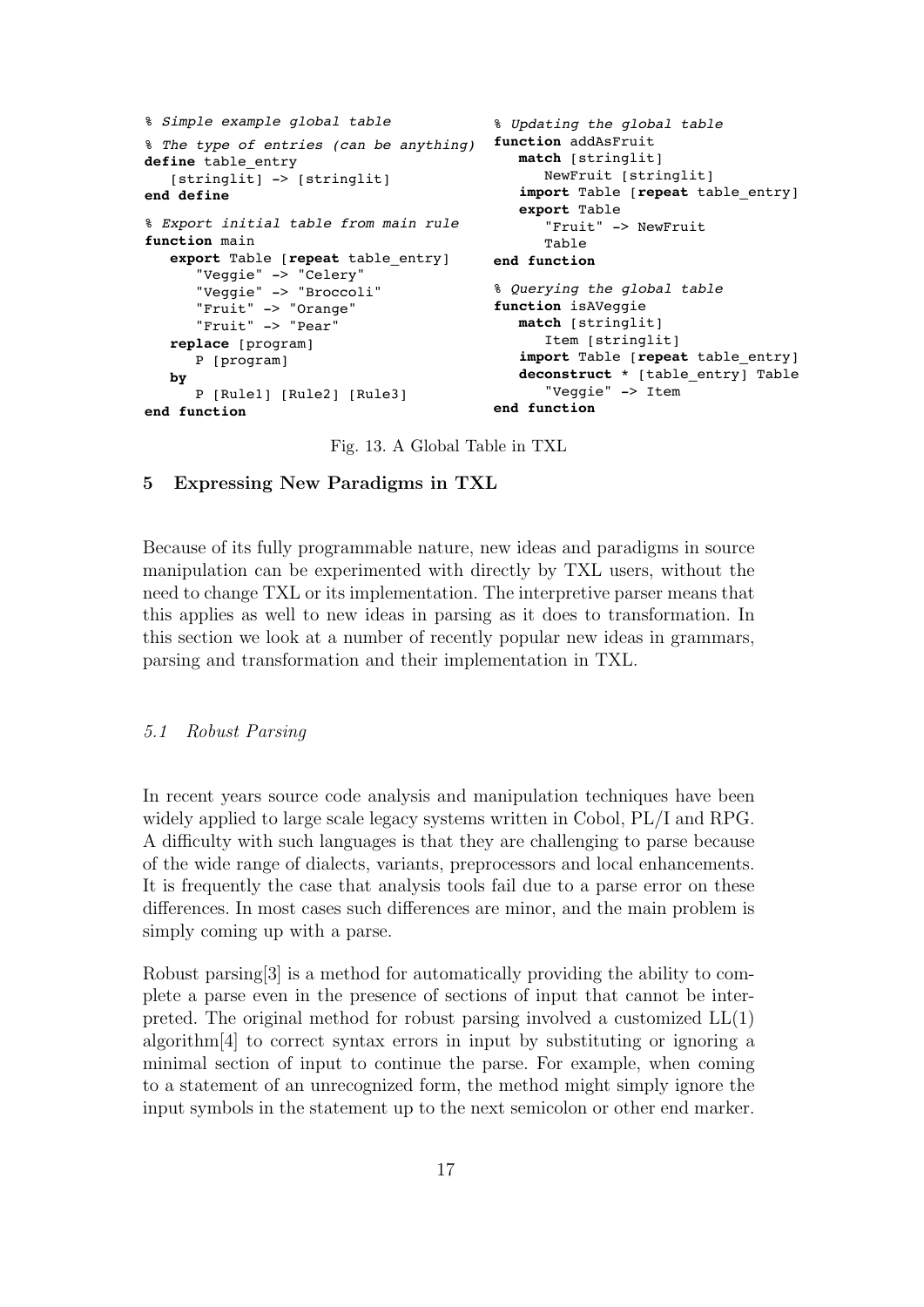```
% Example of robust parsing in TXL
% This time for C dialects with strange new statements
include "C.Grm"
% If all statement forms fail, fall throught to unknown
redefine statement
 ...
     | [unknown_statement]
end redefine
% Accept anything at all before the next semicolon or brace
define unknown_statement
      [repeat not_semicolon_brace]
end define
define not_semicolon_brace
      [not ';] [not '}] [token] % any single token not ; or }
      | [key] % any keyword
end define
```
Fig. 14. Example of Robust Parsing in TXL

Grammar overrides allow the TXL user to directly program robust parsing without any change to the TXL parser. For example, we can extend the nonterminal definition for statement to include an additional uninterpreted case that accepts anything at all until the next end of statement marker (Figure 14). This solution takes advantage of two properties of direct interpretation of the grammar: ordered alternatives (because it is the last alternative, the uninterpreted case will never be used unless no other statement form can match) and ambiguity (because the uninterpreted case is ambiguous with respect to all other statement forms).

## 5.2 Island Grammars

Island grammars[26,38] are a related idea borrowed from natural language processing. Island grammars allow for robust, efficient semi-parsing of very large inputs when we are only interested in parts of them. Island grammars are used to pick out and parse only those items of interest (the islands) in a stream of otherwise uninteresting input (the *water*). This idea is extended to multiple levels, in which islands may contain uninterpreted lakes which in turn may contain smaller islands and so on. Island parsing is particularly useful when we are interested in only one aspect of a complex input, for example, if we are only interested in processing the embedded ASP aspect of HTML web pages, or if we are only interested in embedded SQL aspect of Cobol programs.

Island grammars can be coded in TXL either directly or as dialects of a base language in which the islands are embedded. Figure 15 shows a TXL grammar that uses an island grammar to process embedded SQL in Cobol programs as uninterpreted lakes (the SQL code) containing interesting islands (SQL refer-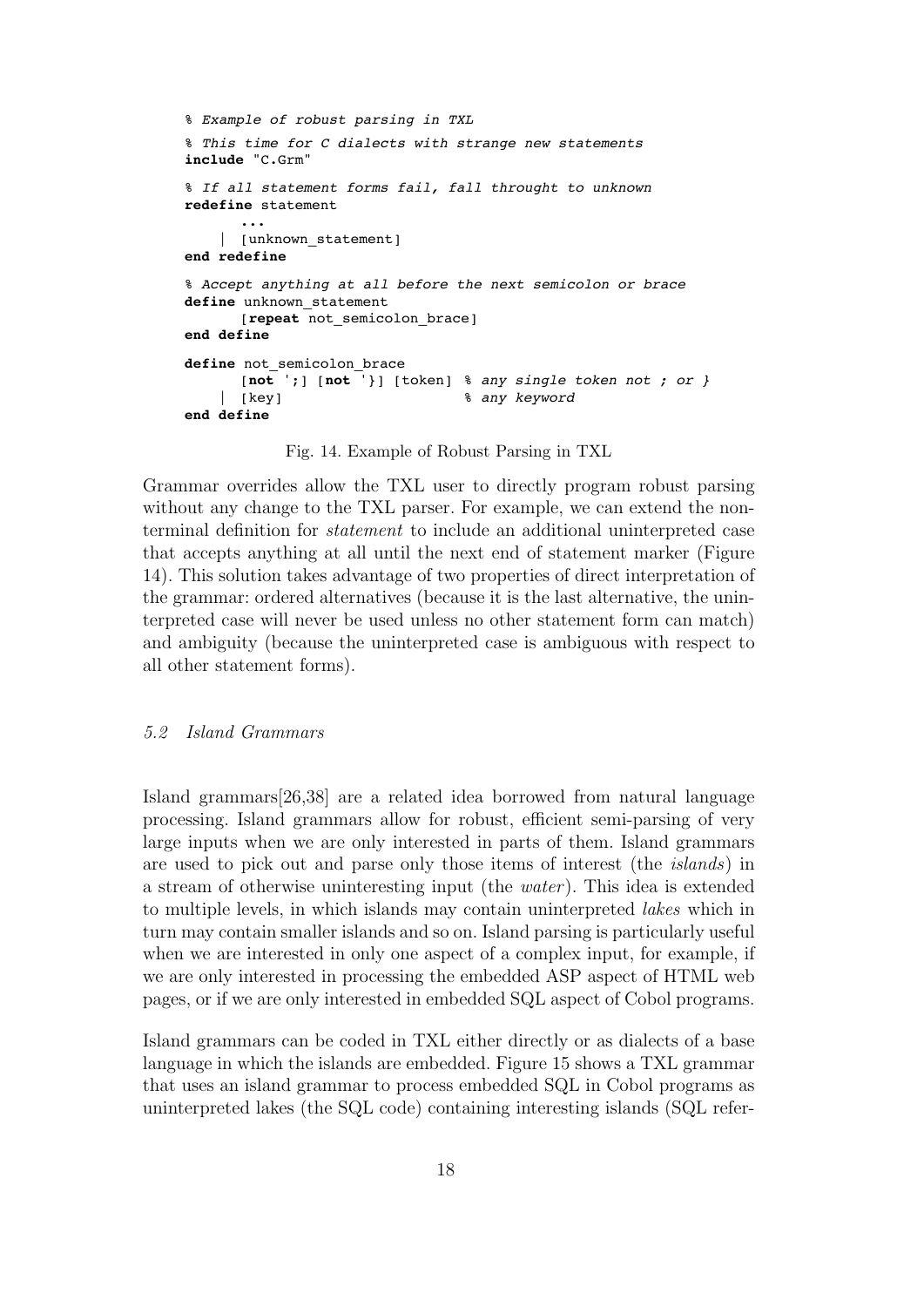```
% Begin with Cobol
include "Cobol.Grammar"
% Extend to allow SQL
redefine statement
     ...
   [sql statement]
end redefine
define sql_statement
     EXEC SQL
       [repeat sql_item]
    [end_exec]
end define
define end_exec
     END-EXEC
end define
                                % Use lake and island parsing to parse
                                % only parts of SQL we're interested in
                                define sql_item
                                    [host variable]
                                    | [water]
                                end define
                                define host_variable
                                    : [ref name]
                                end define
                                define water 
                                     % Bounded by END-EXEC shoreline
                                    [not end exec] [token or key]
                                end define
                                define token_or_key 
                                     % TXL idiom for "any input"
                                     [token] | [key] 
                                end define
```
Fig. 15. Island Grammar for Embedded SQL in Cobol (adapted from [25])

ences to Cobol host variables). The key feature in this grammar is the nonterminal modifier not. The TXL expression [not end exec] tells the parser that the following grammatical form must not match the same sequence of tokens that the nonterminal [end exec] matches. [not] is essentially a lookahead check; it does not consume any input. This prevents the parser from consuming non-SQL tokens in error. In island grammar terminology, this can be thought of as a breakwater that prevents the lake from consuming the shoreline.

#### 5.3 Union Grammars

Due to concerns about "legacy languages" and migration to the world wide web, source-to-source translation has been a very hot topic in recent years. Unlike the language extension tasks for which TXL was designed, this requires transformations that deal with not one language grammar, but two the source language and the target language. Moreover, because TXL rules are constrained to be homomorphic (grammatical type preserving), it is not obvious how TXL can serve this kind of multi-grammar task.

One solution is union grammars, which mix the nonterminals of the two languages at "meet" points appropriate to natural levels of translation - for example procedures, statements and expressions. In a union grammar, the [statement] nonterminal allows both the input language statement forms and the output target language statement forms, with the parse of input being constrained to the former and the resulting output being constrained to the latter.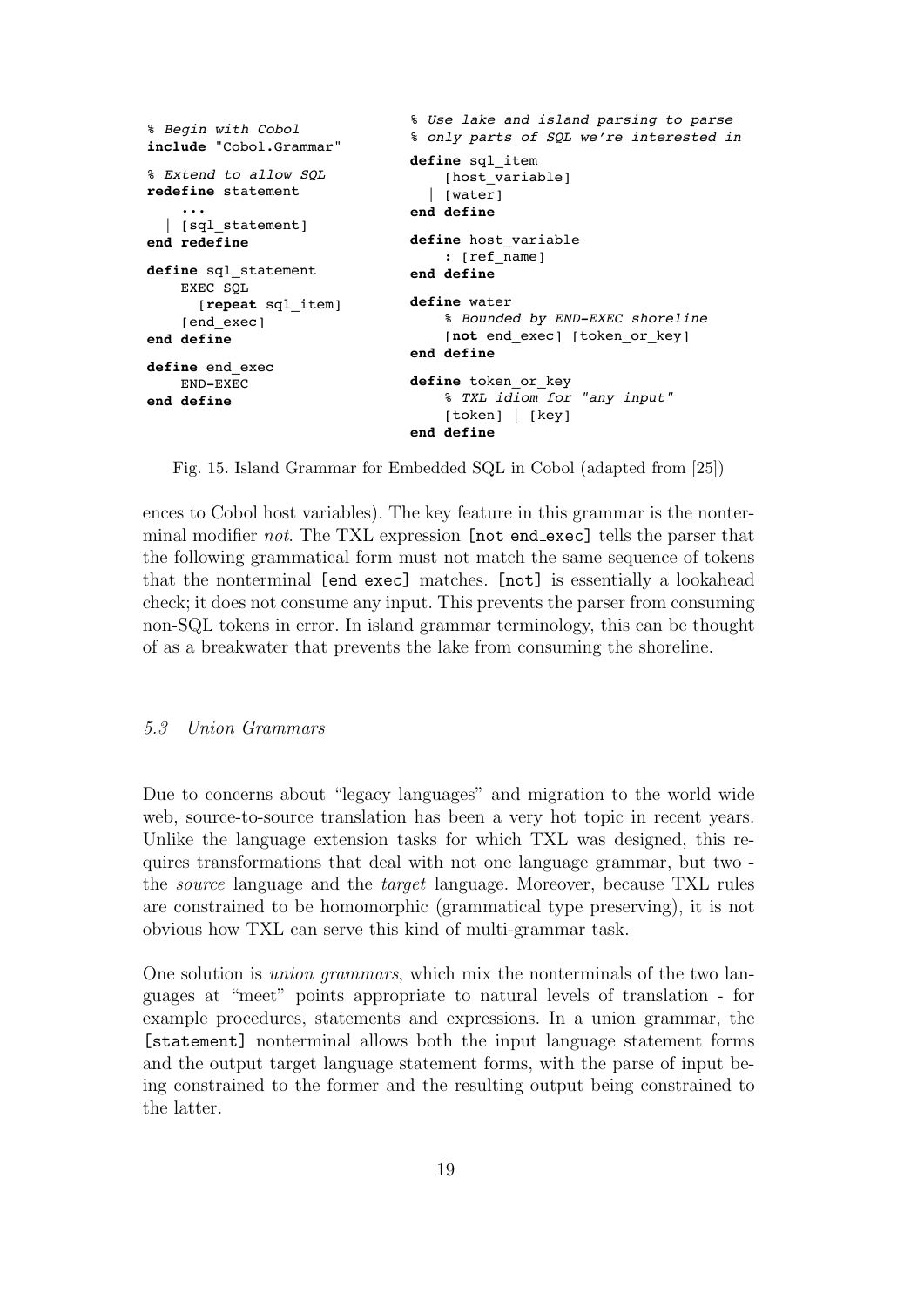```
% Start with both base grammars
include "Pascal.Grm"
include "C.Grm"
% In the union we accept either
% kind of program
redefine program
    [pascal program]
   | [c_program]
end redefine
define pascal_program
  'program [id] [file header]
     [repeat decl]
     [block] '.
end define
define c_program
   [repeat decl]
end define
                                       % Either kind of block
                                       redefine block
                                         [begin or brace]
                                            [repeat decl]
                                            [repeat statement]
                                         [end or brace]
                                       end redefine
                                       define end_or_brace
                                          'end | 'end define
                                       define begin_or_brace
                                           'begin | '{
                                       end define
                                       % Either kind of if statement
                                       redefine if_statement
                                           'if [expression] [opt 'then]
                                             [statement]
                                           'else
                                            [statement]
                                       end redefine
```
Fig. 16. Part of a Union Grammar for Pascal and C (adapted from [25])

Union grammars can be coded as TXL grammar overrides, for example by redefining the [statement] nonterminal to list the input language alternatives first and the output language alternatives second. Because the grammar is directly interpreted in ordered fashion, the parse of the input will be as input language statements even if the output language statements are ambiguously similar. However, because the nonterminal [statement] allows both input and output language forms, statement transformation rules can move freely between the two. Figure 16 shows a part of a language translation from Pascal to C using this technique.

5.4 Agile Parsing

Agile parsing[25] refers to the idea of overriding a base grammar to provide a parse more appropriate or convenient to each individual application. This idea can radically simplify software analysis and transformation tasks by using a custom grammar that structures the parse of the input into an ideal form for the task at hand, rather than the usual standard form for the language.

Figure 17 shows a very simple example using agile parsing to identify and isolate the JDBC (database) aspect of Java programs by overriding the grammar to categorize and parse JDBC method calls differently from other method calls. Again, this solution exploits the programmable handling of ambiguity in TXL to modify the grammar to the task. Using the power of the parser to identify items of interest and abstract them into custom grammatical categories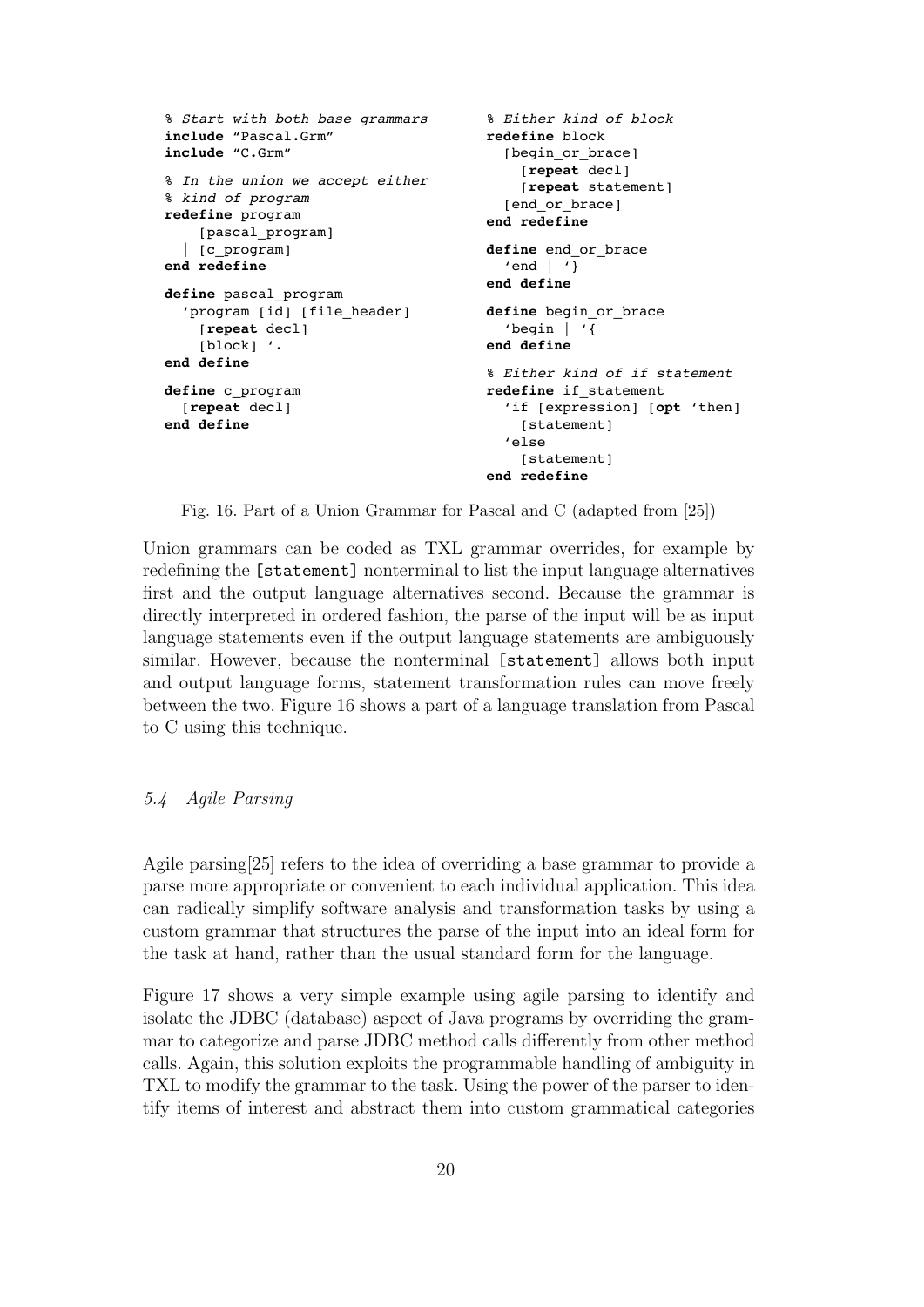```
% Java base grammar
include "Java.Grm"
% Use parser to identify JDBC calls for us
% (simplified for demonstration purposes)
redefine method_call
       [jdbc_call]
     | ...
end redefine
define jdbc_call
    [jdbc_name] [arguments]
end define
define jdbc_name
     'createStatement | 'prepareStatement
    | 'executeUpdate | 'executeQuery | 'getRow
end define
```
Fig. 17. Customizing Grammar to Task Using Agile Parsing (adapted from [25]) can significantly reduce the cost and complexity of an analysis ruleset.

# 5.5 Parse Tree Annotations

Parse tree annotations[45] is an idea that has recently gained new attention in the software re-engineering community[33]. The challenge is to provide the ability to add, preserve and manipulate complex annotations in parse trees in order to allow for concerns such as layout preservation, reversible preprocessing and other separate factors of the source code[36] in reverse- and re-engineering transformations.

TXL's ordered ambiguity makes it easy to specify and manipulate parse tree annotations. Using grammar overrides, optional annotations can be added to nonterminals of an existing base grammar. The annotations can be of any structure at all, specified using new nonterminal definitions, and can be manipulated either separately or together with the items they annotate using standard TXL patterns and replacements.

Figure 18 uses overrides to allow for addition of statistical annotations on method declarations in Java. Normal rules can be used to add or manipulate these annotations. Such annotations can later be gathered (extracted) from the parse tree to form a table of information using TXL's extract built-in function and then used in guards on later transformations of the methods or written to a file.

An example application of parse tree annotations is source fact extraction, also known as design recovery[7,22]. Design recovery analyzes a software system's source to identify and extract a database of data and program *entities* such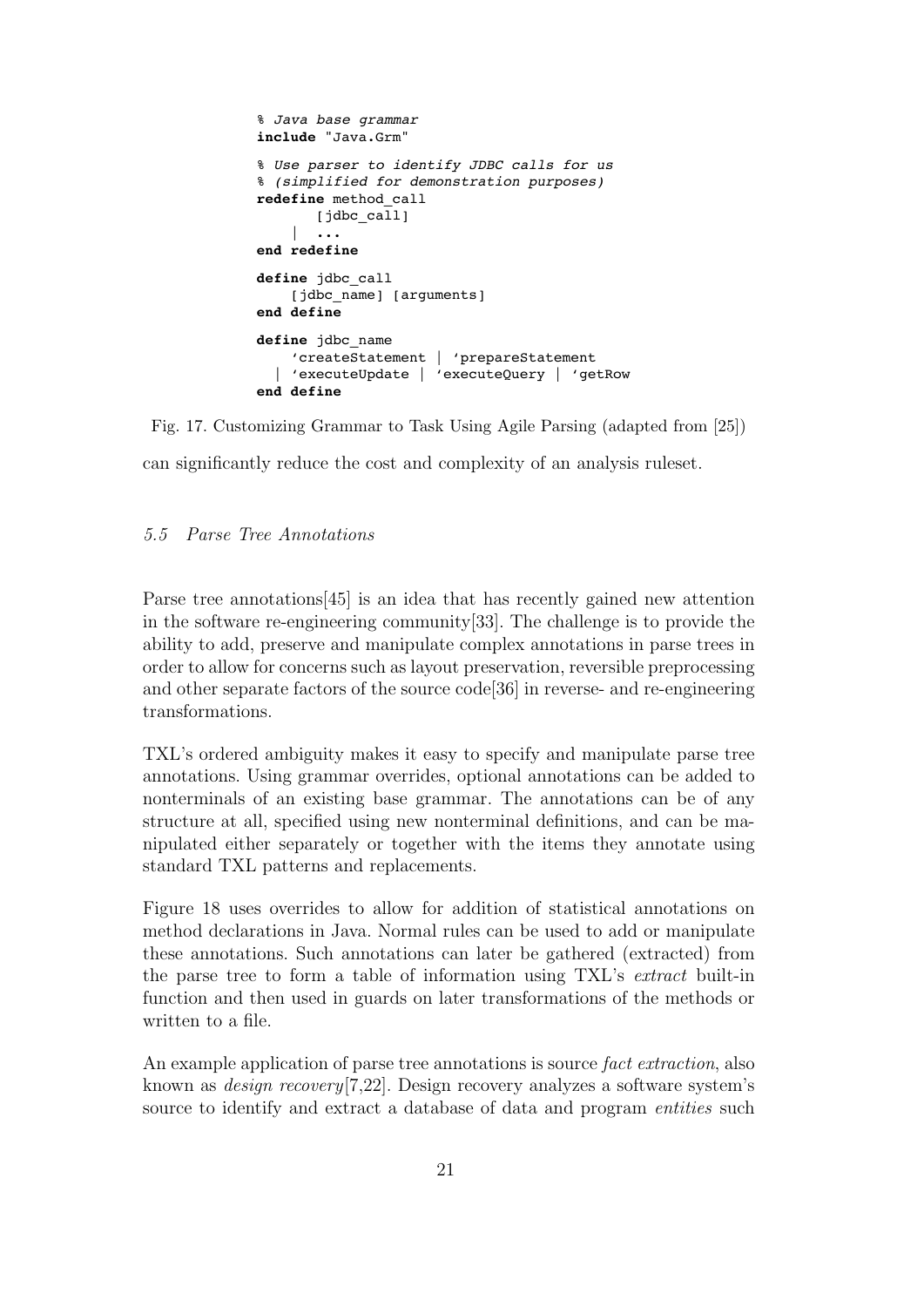```
% Java base grammar
include "Java.Grm"
% Structure of statistical information annotation
% (syntactic sugar optional)
define method_stats
      { [list method_stat] }
end define
define method_stat
      [method label] = [number]
end define
define method_label
       'static_calls | 'indirect_static_calls
      'fan in | 'fan out | 'in depth | 'out depth
end define
% Allow optional statistics annotation on methods
redefine method_declaration
       ...
       | [method_declaration] [opt method_stats]
end redefine
```
#### Fig. 18. Parse Tree Annotations

as variables, classes and methods, and the higher level design relationships between these entities, such as containment, use, calling, reading, writing or parameterizing of one entity by another. The result is a high level design database representing the actual architecture of the software system.

When it was first proposed to apply TXL to this problem it was not at all obvious how it could be done. TXL's search and pattern match capabilities could encode the complex interrelationships that indicate the presence of the required relationships, but it had no notion of output of facts representing the result. In retrospect the solution to this is remarkably simple - use grammar overrides to allow for design fact annotations in the source code itself, and then extract the facts when done. Higher level rules and patterns establish the context for each inference, and then annotate the evidence for each relationship with its fact using a local pattern match (Figure 19).

5.6 Source Code Markup and XML

One of the most important new ideas in source code analysis in recent years is the advent of source code markup and the introduction of the standard markup notation XML[14]. From the TXL standpoint, XML is just another language whose grammar can be described, and source code markup is simply another kind of grammar override, so programmers could begin generating and working with XML markup without any change to TXL (Figure 20). TXL's polymorphism (using the universal nonterminal type [any]) allows for the definition of generic XML markup that can be added to any language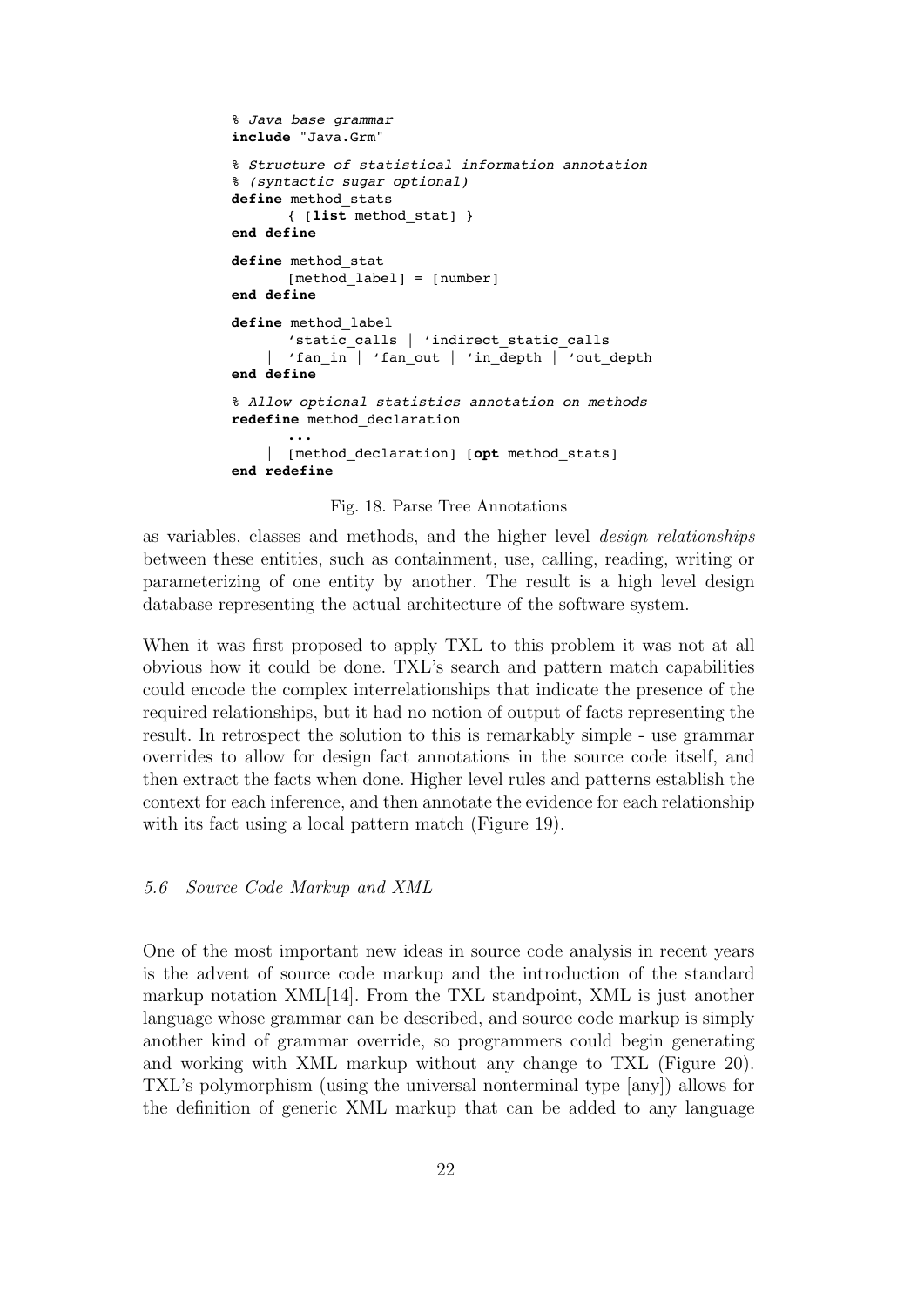```
% Simple example of design recovery in TXL
rule processProcedureRefs
    % Because this rule's pattern directly matches its replacement, 
    % there is no natural termination point, so we use a one-pass ($) traversal
    replace $ [declaration]
       procedure P [id] ParmList [opt parameter_list]
          Scope [repeat statement]
       'end P
    by
       procedure P ParmList
          Scope [embedProcCalls P]
                [embedFuncCalls P]
                [embedVarParmRefs P]
                [embedPutRefs P]
                [embedGetRefs P]
       'end P
end rule
% Annotate embedded argument uses with design fact giving procedural context
rule embedVarParmRefs ContextId [id]
    replace $ [argument]
       ReferencedId [id] Selectors [repeat selector] : var FormalId [id]
    by
       ReferencedId Selectors : var FormalId [id]
       $ 'vararguse (ContextId, ReferencedId, FormalId) $ 
end rule
```
Fig. 19. Design Recovery (adapted from [22])

as an independent subgrammar. Rules to create either full or partial XML markup of simple parse trees or complex source inferences can then be coded in a fashion similar to the inference of facts in design recovery[23].

# 5.7 Traversals

Control of traversal of the parse tree when applying source transformations can be an important issue. For example, in a transformation that resolves references to declarations, the traversal must proceed from the bottom up, whereas in a transformation that restructures architecture, we normally want to proceed from the top down. Similarly, some transformations should apply only once, some only at a single level and not below, and so on. Both ASF+SDF[6] and Stratego[53,54] provide explicit facilities for defining and using generic traversals to control transformations[12].

In TXL the notion of traversal is in general under programmed user control using standard functional programming style (Figure 21). Traversals are implicitly programmed as part of the functional decomposition of the transformation ruleset, which controls how and in which order subrules are applied. Bottom-up traversal is simply a directly recursive function or rule, apply-once rules are simply TXL functions, single level traversal is explicit recursion on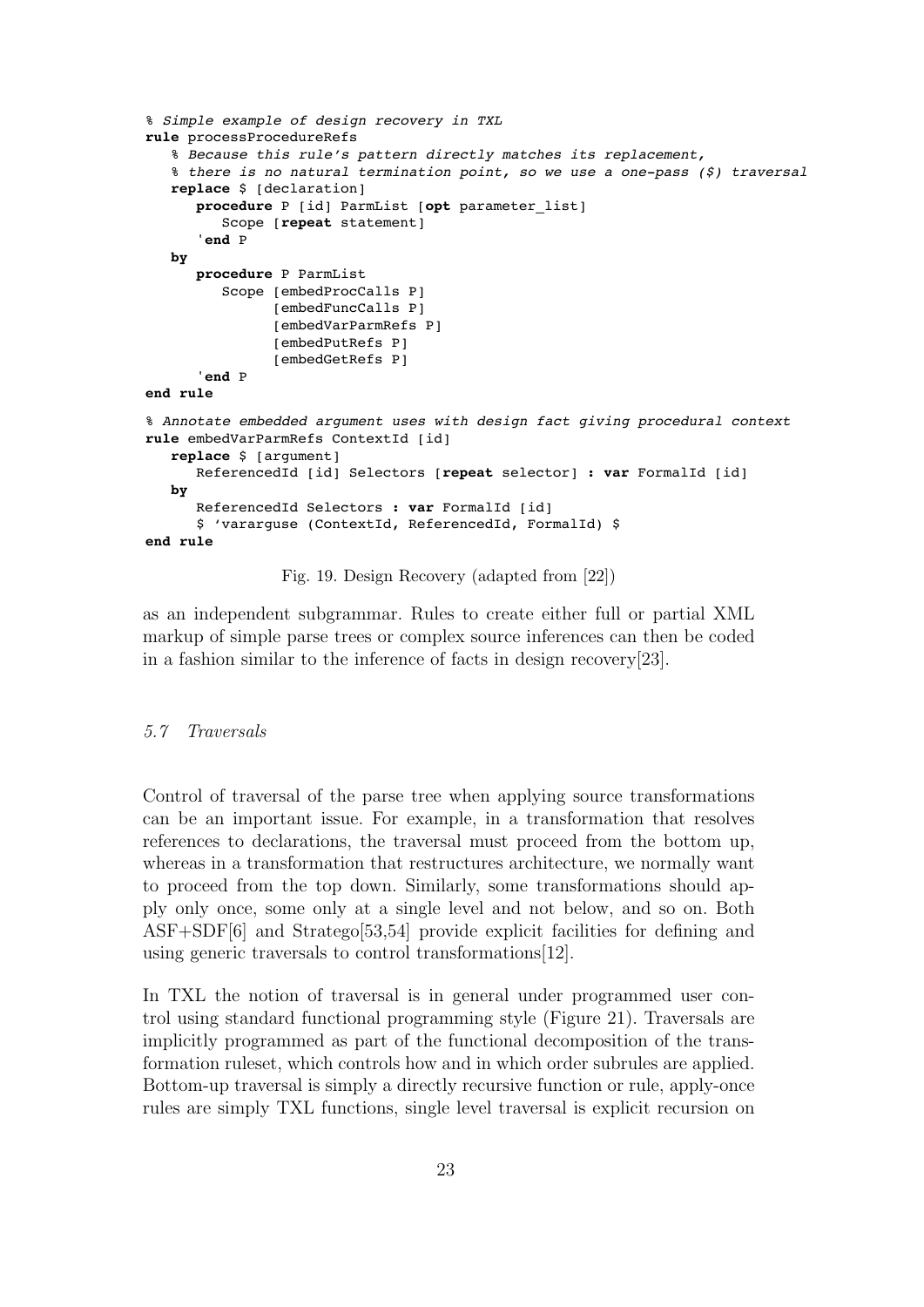```
% Simple example of XML markup using TXL
% This time we're marking up C++
include "Cpp.Grm"
% Simplified syntax of XML tags
define xmltag
    \langle [id] \rangleend define
define endxmltag
    \langle [id] >
end define
% Allow statements to be marked up
redefine expression
       ...
     | [xmltag] [expression] [endxmltag]
end define
% Example rule to mark up interesting statements
rule markExpressionsUsing InterestingId [id]
     % Mark only outermost expressions, and only once
     skipping [expression]
     replace $ [expression]
         E [expression]
     % It's an interesting one if it uses the interesting thing
     deconstruct * [id] E
         InterestingId
     by
         <interesting> E </interesting>
end rule
```
Fig. 20. Generic XML Source Markup (adapted from [23])

a sequence, and so on. In general, any required traversal can be programmed directly and compactly in traditional recursive functional programming style.

Generic traversals are a major advantage of ASF+SDF and Stratego over TXL, since in TXL traversal paradigms are not generic and must be reused by hand cloning. However it does have the advantage that custom traversals are easily made transformation-sensitive to each application.

## 5.8 Rewriting Strategies and Scoped Application of Rules

As the sophistication and complexity of source transformation tasks has grown, the necessity of providing some method for limiting the scope of rewrite rules to only a part of the input in response to previous analysis has become increasingly important. One of the important innovations in the recent Stratego language[54] was to address this issue in term rewriting. Stratego uses the powerful notion of rewriting strategies[55] for this purpose.

In TXL the scoping of rules (limitation of rewriting to a particular context)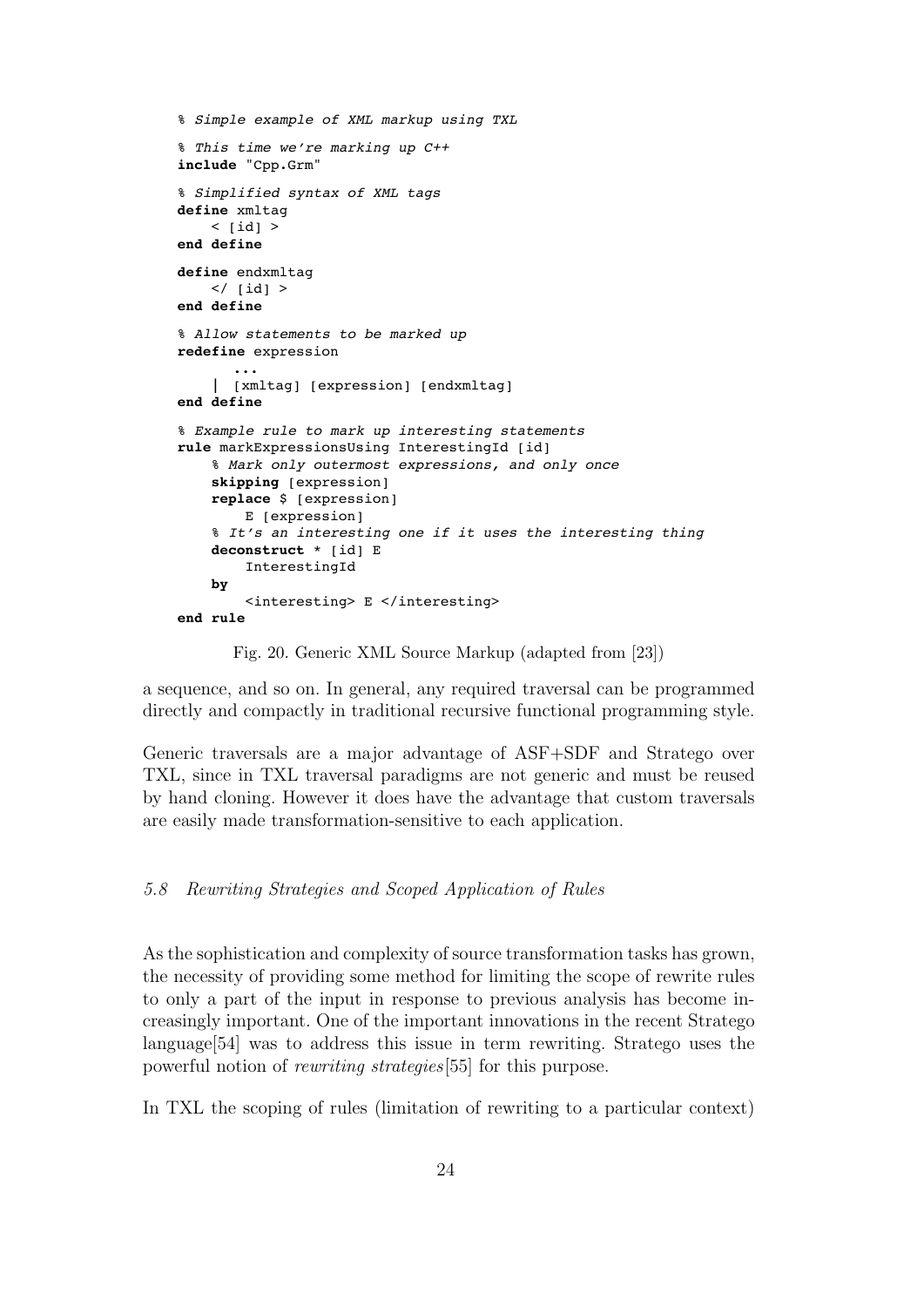```
rule topdownleftrightrescan
                                                % Top-down left-right rescan
                                                replace [T]
                                                 Instance [T]
                                                by
                                                 Instance [dotransform]
                                          end rule
                                          rule bottomuprightleftrescan
                                                % Bottom-up right-left with rescan
                                                replace [repeat T]
                                                 Instance [T]
                                                 RightContext [repeat T]
                                                construct NewRightContext [repeat T]
                                                 RightContext [bottomuprightleftrescan]
                                                by
                                                 Instance [bottomuprightleftrescan]
                                                           [dotransform]
                                                 NewRightContext
                                          end rule
function toplevelleftright
     % Left-right top level no rescan
     replace [repeat T]
      Instance [T]
      RightContext [repeat T]
     by
       Instance [dotransform]
      RightContext [toplevelleftright]
end function
rule bottomupleftrightrescan
     % Bottom-up left-right rescan
     replace [repeat T]
      Instance [T]
      RightContext [repeat T]
     by
      Instance [bottomupleftrightrescan]
               [dotransform]
      RightContext
end rule
```
Fig. 21. Sample Traversal Paradigms

falls out naturally from the functional programming paradigm. TXL functions and rules are applied explicitly to scopes consisting of bound variables selected from the patterns matched by the functions and rules that invoke them. As pure functions these subrules cannot see any other part of the input, and their scope is necessarily limited to the subtree to which they are applied.

In TXL rewriting strategies are intentionally expressed as an integral part of the functional decomposition of the rules. While generalized abstract strategies and traversals are a certainly a valuable and important new concept, TXL has no ability to directly express them in the reusable sense of Stratego. In future it would be natural to address this by adding higher-order functions and rules (using function and rule parameters) to the language. A first implementation of this idea has recently been demonstrated in ETXL[50].

# 5.9 Contextualized Rules

It is frequently the case that rules need to be parameterized by a previous context, for example in a transformation that inlines functions, traces dataflow or folds expressions. Stratego [54] has recently introduced the notion of  $dy$ namic rules [10] to address this situation by allowing for rules parameterized by context to be generated and applied on the fly as part of a transformation.

As we have already seen (Figure 9), in the functional programming paradigm of TXL parameters bound from previous contexts in higher level rules or patterns can be explicitly passed to subrules, allowing for arbitrary contextualization in the natural functional programming style.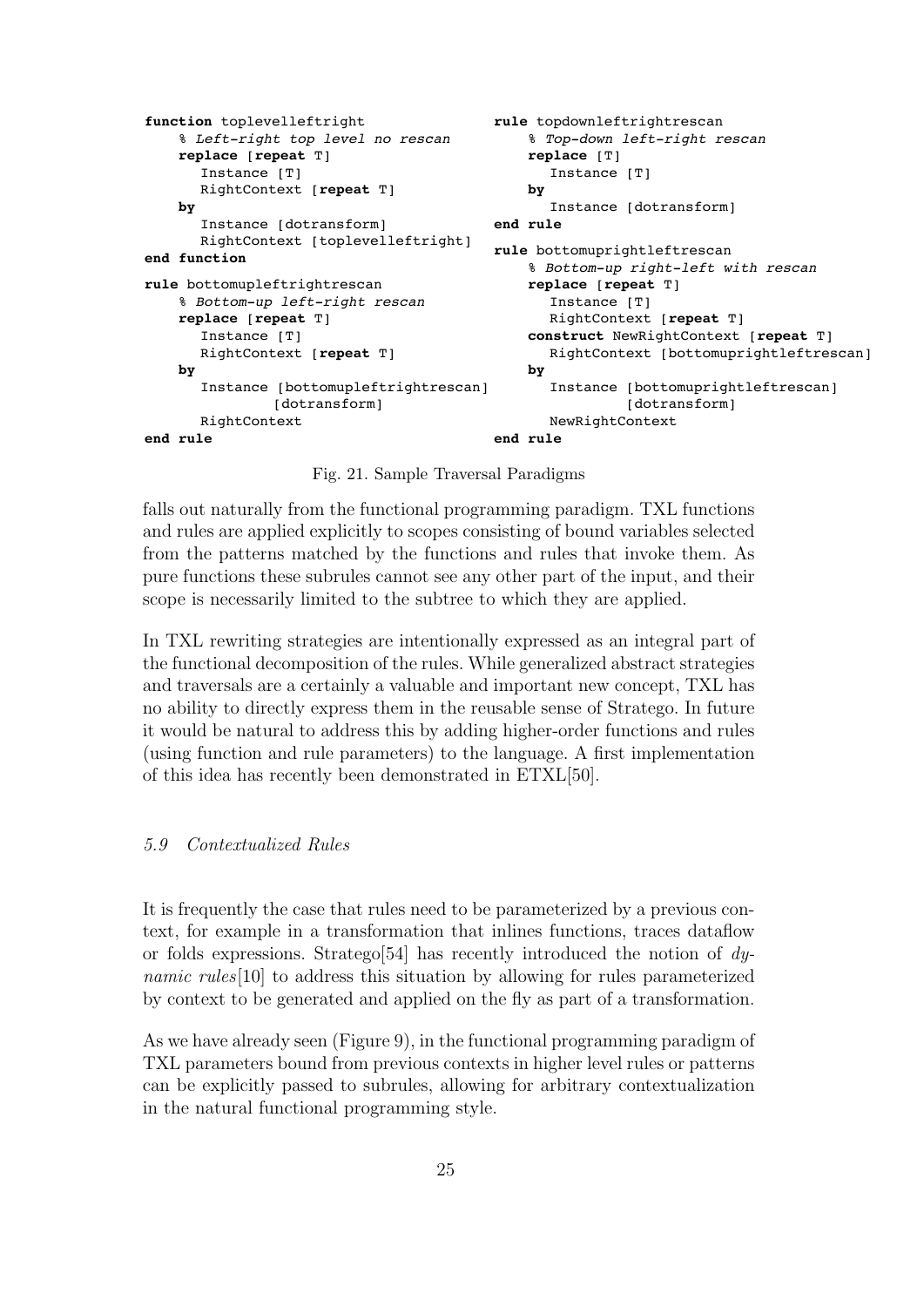#### 5.10 Native Patterns

Traditional term rewriting and program transformation tools express their rewriting rules using internal abstract syntax, which can become cumbersome and difficult to understand when patterns are large or complex. For this reason there has been much recent interest in the notion of native patterns[49], the idea that patterns and replacements should be expressed in the concrete syntax of the target language, and modern transformation systems such as ASF+SDF and Stratego support this notion. TXL takes the idea to the limit, in that it consistently uses only native patterns in all contexts. Patterns in concrete syntax were of course the original goal of TXL, and the coming of age of the example-based paradigm (which brings us up to date, almost 20 years later).

# 6 Transformation as a Programming Paradigm

As the range of applications of source transformation languages grows, the role of transformational programming as a general purpose computing paradigm for a range of applications becomes an increasingly interesting possibility. TXL has been used in many applications outside the domain of programming languages and software engineering, including VLSI layout, natural language understanding, database migration, network protocol security and many others.

Perhaps the most unusual application of TXL is its recent use in the recognition and analysis of two dimensional mathematical formulas from hand-written graphical input[58]. In this application TXL is used in several stages: to analyze two dimensional image data for baseline structure, to associate symbols into local structural units such as subscripted symbols, to combine these units into higher level mathematical structures such as summations and integrals, to associate meaning with these structures based on domain knowledge, and to render this meaning into equivalent LAT<sub>EX</sub> formulas and Mathematica or Maple programs. This work has been generalized into a transformational paradigm for diagram recognition tasks[8].

The surprising and highly successful application of TXL to a range of very different problem domains in electrical engineering, artificial intelligence, database applications and so on, and the success of other transformational tools and languages in applications to biology and medicine, lead one to wonder if there are not many other problems for which this paradigm might serve. Work in the TXL project has begun on the next generation of such languages, with the aim of a more generally accessible and usable general purpose transformational programming paradigm. In the meanwhile, we continue to explore the use of TXL itself in a wide range of new and diverse applications.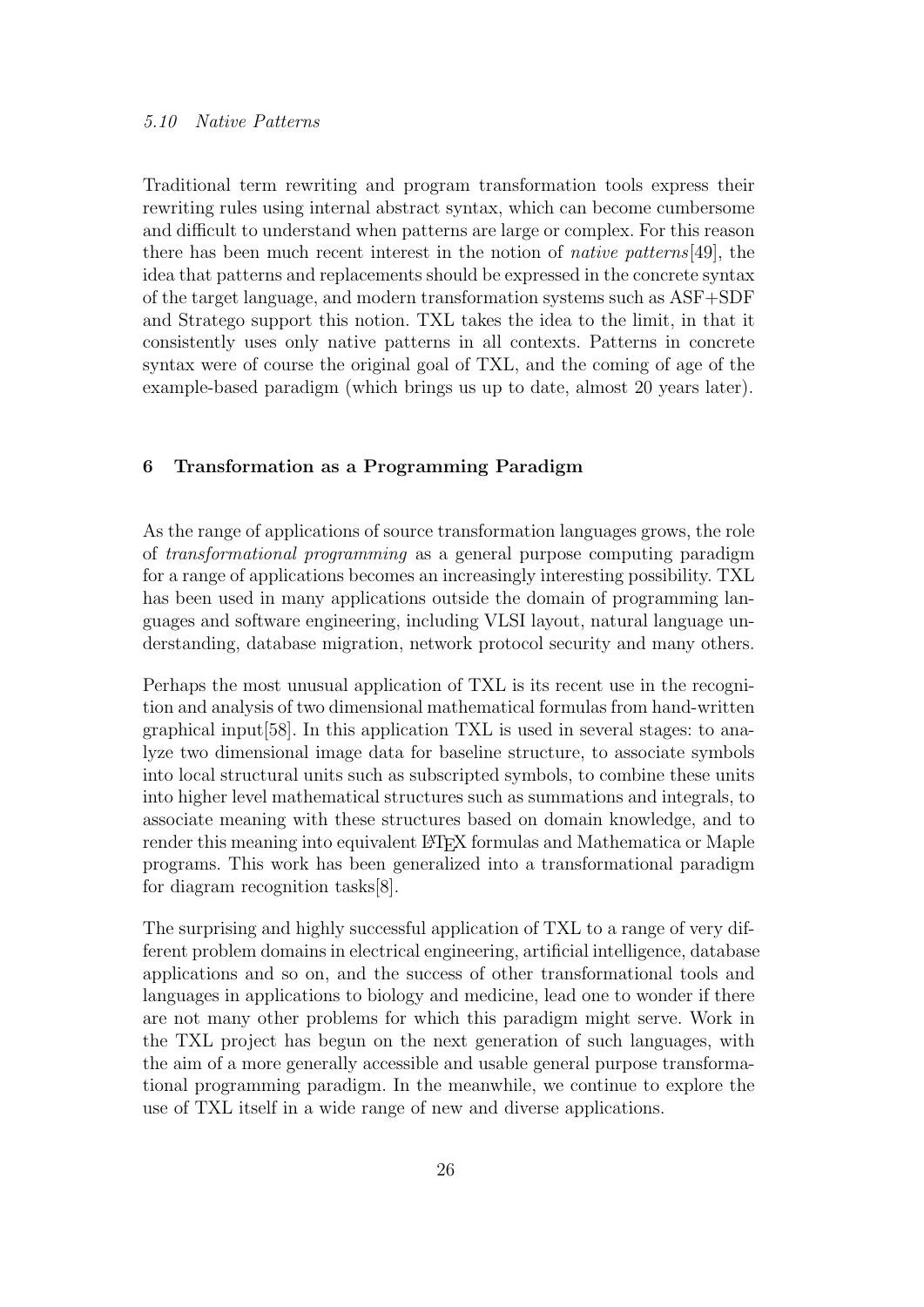## 7 Related Work

Many other tools and languages are similar to TXL in various ways. ASF+SDF [6,11] is a very general toolset for implementing programming language manipulation tools of many kinds, including parsers, transformers, analyzers and many other tools. While it is very different in its methods and implementation, using a GLR parsing algorithm, providing grammar-based modularity and so on, most tasks appropriate to TXL can be expressed in ASF+SDF.

Stratego[53,54] is a modern language aimed at the same kinds of problems as TXL. Stratego augments pure rewriting rules with the separate specification of generic rewriting strategies, an idea adapted from the Elan[9] deduction metasystem. This separation can lead to a more compact and modular transformation specification compared to TXL, although it can be more difficult to see the overall effect of a rule combined with its application strategy. From an execution efficiency standpoint, there is little difference between the two.

Both ASF+SDF and Stratego support the notion of traversal independently of the types to be traversed, whereas in TXL it is most natural to program traversal as an inherent part of the functional decomposition of the rules. Like TXL, both ASF+SDF and Stratego support specification of patterns in concrete syntax, and Stratego's overlays support the notion of application-specific pattern abstractions, which play a role somewhat similar to agile parsing in TXL.

ANTLR[39] is an LL-based language manipulation system that grew out of the PCTSS compiler project and is primarily aimed at implementing compilers, interpreters and translators. ANTLR's tree construction and walking capabilities can be used to assist in tasks often done using TXL, and ANTLR's SORCERER[42] tree walker generator can be used to facilitate similar parse tree manipulations, albeit in a radically different way.

TXL's top down parser can be compared to ANTLR's generalized LL and other top-down parsing methods. In particular, the use of Definite Clause Grammars (DCG's)[43] in Prolog bears a resemblance to TXL's backtracking parsing method, including the resolution of left-recursive productions by left factoring, either on-the-fly or using grammar transformations[47]. Functional parsers (also known as combinatory parsers[52]) are built by composing elementary parsing functions according to the context-free grammatical structure of the language using a small set of higher-order parser combinators, resulting in a pure functional parser that acts very like TXL's direct functional grammar interpretation. However, TXL's parser is purely context-free, leaving context dependencies for later transformation rules, whereas these more general parsing methods can handle context dependencies directly.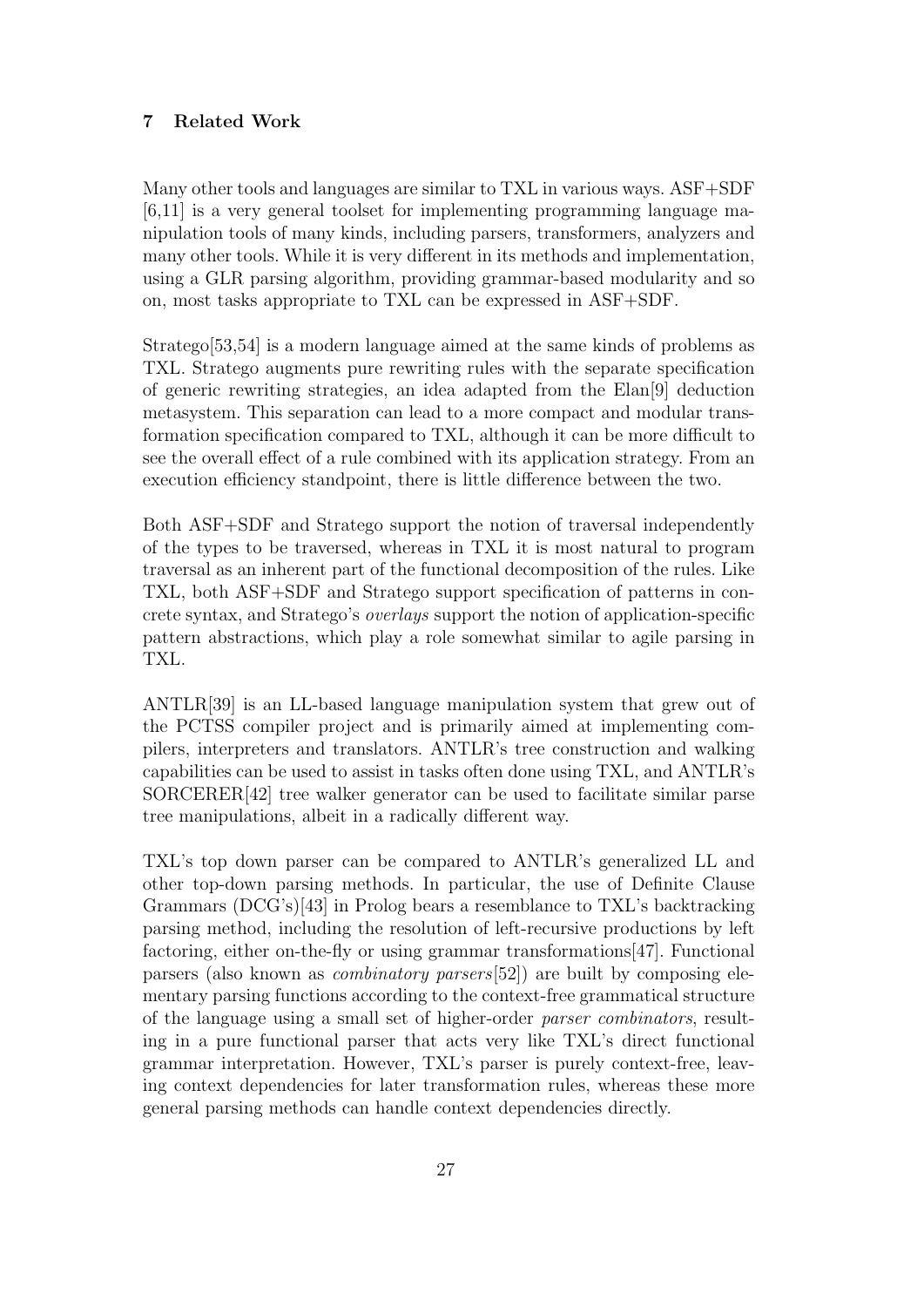Most modern source transformation tools, such as ASF+SDF, Stratego and DMS[5], use generalized LR (GLR) parsers[51]. GLR parsers, and in particular scannerless GLR (SGLR)[56] parsers, have many advantages (e.g., no problems with left recursion) and have been shown to be well suited to rewriting systems. A major difference with the top-down methods is in the handling of ambiguity. Because GLR parsing yields all possible derivations, much effort in these systems is devoted to the problem of disambiguation[13]. By contrast TXL's direct ordered interpretation of the grammar automatically yields a deterministic unambiguous parse in all cases, while still allowing for exploitation of grammatical ambiguity in the rule set.

While grammar overrides are an inherent and convenient feature of TXL, their effect, and agile parsing in general, can also be implemented using generative techniques such as grammar transformation and in particular grammar adaptation[34]. The primary difference is that TXL interprets overrides directly, whereas adaptation generates a whole new grammar for the task. In both cases the original "base" grammar is unaffected by the customization, which is the most important point.

APTS[41] is a very general transformation system based on parse tree rewriting primarily aimed at "transformational programming", the derivation of efficient programs from simple but correct specifications by the application of correctness-preserving transformations. It is particularly well suited to expressing constraint-based transformations. While the notation and control structures of APTS are quite different from TXL, it shares as its basis nonlinear tree pattern matching. However, where TXL and most other systems use top-down tree matching, representing broadest-first match, better suited to structural transformation, APTS uses bottom-up tree matching, finding deepest-first match, better suited to program generation tasks. APTS has been used to implement complex algorithms by correctness-preserving transformation from high level specifications to executable C code that can be more efficient than hand-coded Fortran[15,40].

XSLT[17] is the W3C standard for source transformation of XML documents. While not a general purpose source transformation system (and not intended to be one), XSLT nevertheless shares many ideas with TXL and its related systems. In particular, XSLT is a user programmable transformation language, it is primarily a pure functional language, and it uses the notion of patternreplacement pairs applied in term rewriting style.

Other related work includes Rigal[2], a language for implementing compilers that shares with TXL a list-oriented implementation, transformation functions and non-linear pattern matching, Gentle[48], a comprehensive compiler toolkit that supports source to source transformation, and the commercial DMS toolkit and its Parlanse language[5], which uses a very different paradigm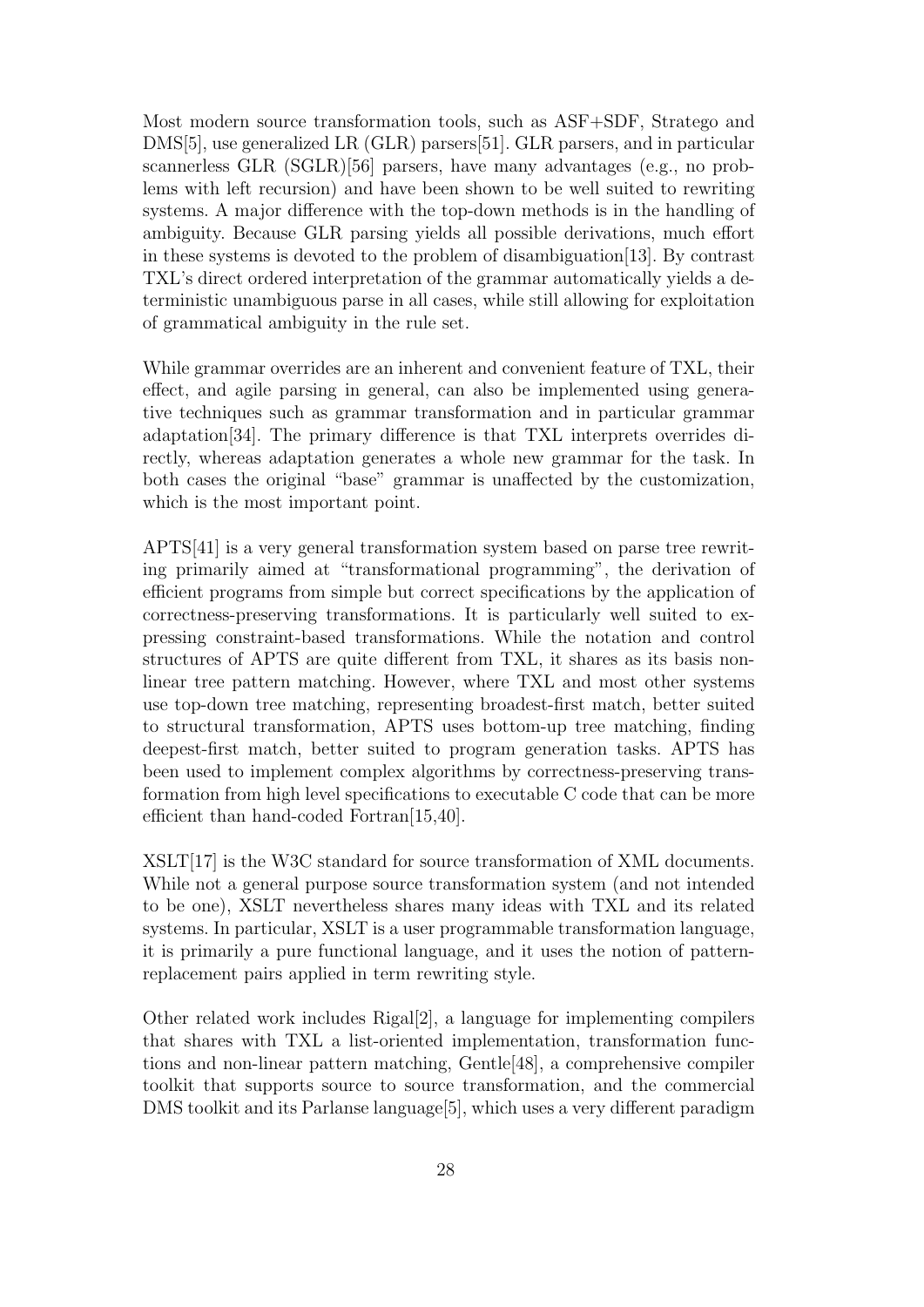to implement similar software analysis applications. Many other source transformation tools and languages can be found on the program transformation wiki, <http://www.program-transformation.org> .

#### 8 Conclusion

From its roots in experimental language design 20 years ago[28], TXL has grown into a powerful general purpose source transformation programming system. It has been used in a wide range of applications, including industrial transformations involving billions of lines of source code. TXL's flexible general purpose functional programming style distinguishes it from most other source to source transformation systems in that it leaves all control over parsing and transformation in the hands of the programmer. While not without its drawbacks, this flexibility has proven very general, allowing TXL users to express and experiment with evolving new ideas in parsing and transformation on their own, without the necessity of moving to new languages and tools.

#### 9 Acknowledgments

The original Turing eXtender Language<sup>[28]</sup> was designed by Charles Halpern-Hamu and the author at the University of Toronto in 1985, and the first practical implementations were developed by Eric Promislow[44] and Ian Carmichael [16] at Queen's University between 1986 and 1990. The modern TXL language [18] was designed and implemented by the author at GMD Karlsruhe and Queen's University between 1990 and 1995. Andrew Malton developed the formal semantics of TXL[35] at Queen's University in 1993. Development of TXL has been funded by the Natural Sciences and Engineering Research Council of Canada, Communications and Information Technology Ontario, ESPRIT project REX, GMD Karlsruhe, the University of Toronto, Queen's University and IBM Research. This paper has been technically corrected and significantly improved by the thorough and detailed reviews of the three referees and the insightful guidance of the guest editors, for which I thank them.

## References

[1] G. Adelson-Velskii and E. Landis, "An Algorithm for the Organization of the Information", Soviet Mathematics Dokay 3, 1259-1263 (1962).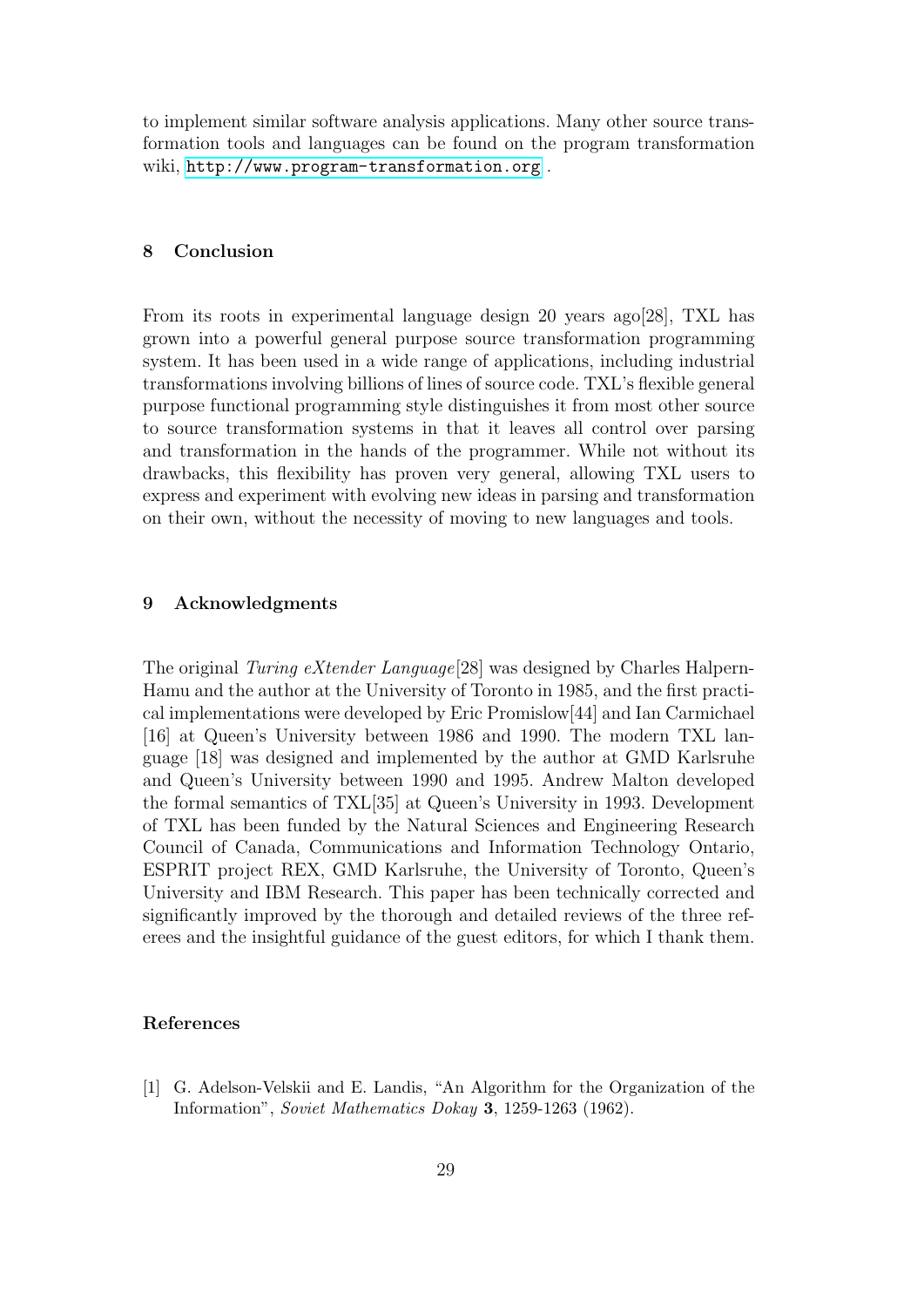- [2] M. Auguston, "RIGAL A Programming Language for Compiler Writing", Lecture Notes in Computer Science 502, 529–564 (1991).
- [3] D.T. Barnard and R.C. Holt, "Hierarchic Syntax Error Repair for LR Grammars", International Journal of Computing and Information Sciences 11(4), 231–258 (1982).
- [4] D.T. Barnard, "Automatic Generation of Syntax-Repairing and Paragraphing Parsers", Technical Report CSRG-52, Computer Systems Research Group, University of Toronto, 132 pp. (1975).
- [5] I.D. Baxter, "Parallel Support for Source Code Analysis and Modification", Proc. IEEE 2nd International Workshop on Source Code Analysis and Manipulation, 3–15 (2002).
- [6] J.A. Bergstra, J. Heering and P. Klint, Algebraic Specification, ACM (1989).
- [7] T. J. Biggerstaff, "Design Recovery for Maintenance and Reuse", IEEE Computer 22(7), 36–49 (1989).
- [8] D. Blostein, J.R. Cordy and R. Zanibbi, "Applying Compiler Techniques to Diagram Recognition", Proc. 16th IAPR International Conference on Pattern Recognition, 3, 127–130 (2002).
- [9] P. Borovansky, C. Kirchner, H. Kirchner, P.E. Moreau and C. Ringeissen, "An Overview of ELAN", Proc. 2nd International Workshop on Rewriting Logic and its Applications (WRLA'98), Electronic Notes in Theoretical Computer Science 15 55–70 (1998).
- [10] M. Bravenboer, A. van Dam, K. Olmos and E. Visser, "Program Transformation with Dynamically Scoped Rewrite Rules", Fundamenta Informaticae 69(1) 1– 56 (2005).
- [11] M. van den Brand, J. Heering, P. Klint and P.A. Olivier, "Compiling Language Definitions: the ASF+SDF Compiler", ACM Transactions on Programming Languages and Systems  $24(4)$ , 334-368 (2002).
- [12] M. van den Brand, P. Klint and J.J. Vinju, "Term Rewriting with Traversal Functions", ACM Transactions on Software Engineering and Methodology  $12(2)$ , 152–190 (2003).
- [13] M. van den Brand, J. Scheerder, J.J. Vinju and E. Visser, "Disambiguation Filters for Scannerless Generalized LR Parsers", Proc. 11th International Conference on Compiler Construction, 143–158 (2002).
- [14] T. Bray, A. Paoli and C.M. Sperberg-McQueen (eds.), Extensible Markup Language (XML) 1.0, <http://www.w3.org/TR/1998/REC-xml-19980210.pdf> (1998).
- [15] J. Cai and R. Paige, "Towards Increased Productivity of Algorithm Implementation", ACM Software Engineering Notes 18(5), 71–78 (1993).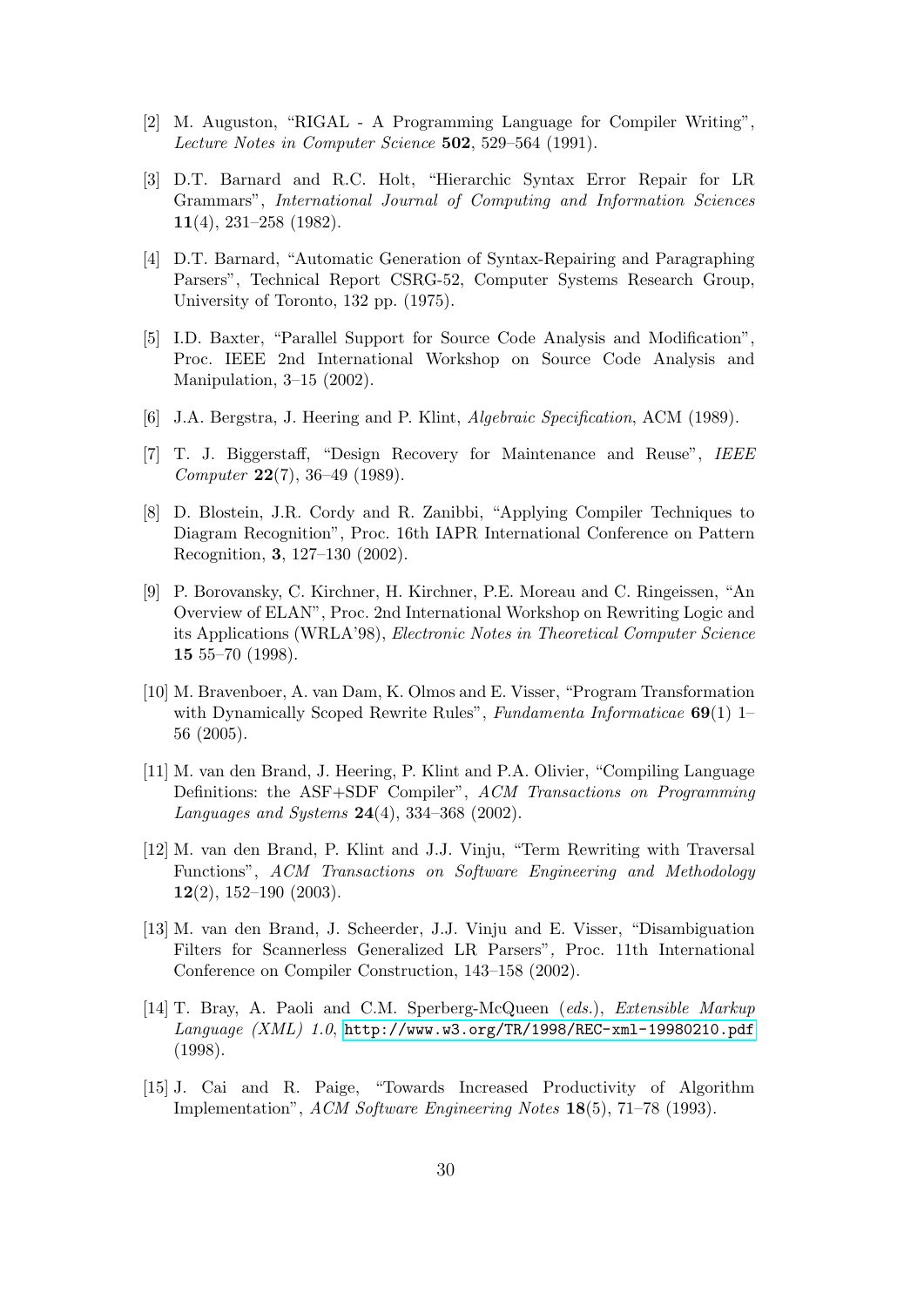- [16] I. Carmichael, "TXL: Experiments with Pattern-Directed Tree Transformation as a Programming Paradigm", M.Sc. thesis, Department of Computing and Information Science, Qujeen's University at Kingston (1990).
- [17] J. Clark (ed.), XSL Transformations (XSLT) Version 1.0', W3C Recommendation, <http://www.w3.org/TR/1999/REC-xslt-19991116> (1999).
- [18] J.R. Cordy, I.H. Carmichael and R. Halliday, The TXL Programming Language, Queen's University at Kingston (1988, rev. 2005).
- [19] J.R. Cordy and E.M. Promislow, "Specification and Automatic Prototype Implementation of Polymorphic Objects in Turing Using the TXL Dialect Processor", Proc. 1990 IEEE International Conference on Computer Languages, 145–154 (1990).
- [20] J.R. Cordy, C.D, Halpern and E. Promislow, "TXL: A Rapid Prototyping System for Programming Language Dialects", Computer Languages 16(1), 97– 107 (1991).
- [21] J.R. Cordy, T.R. Dean, A.J. Malton and K.A. Schneider, "Source Transformation in Software Engineering using the TXL Transformation System", Journal of Information and Software Technology 44(13), 827–837 (2002).
- [22] J.R. Cordy and K.A. Schneider, "Architectural Design Recovery Using Source Transformation", Proc. CASE'95 Workshop on Software Architecture, (1995).
- [23] J.R. Cordy, "Generalized Selective XML Markup of Source Code Using Agile Parsing", Proc. IEEE 11th International Workshop on Program Comprehension, 144-153 (2003).
- [24] T.R. Dean, J.R. Cordy, K.A. Schneider and A.J. Malton, "Experience Using Design Recovery Techniques to Transform Legacy Systems", Proc. 2001 IEEE International Conference on Software Maintenance, 622-631 (2001).
- [25] T.R. Dean, J.R. Cordy, A.J. Malton and K.A. Schneider, "Agile Parsing in TXL", Journal of Automated Software Engineering 10(4), 311–336 (2003).
- [26] A. van Deursen and T. Kuipers, "Building Documentation Generators", Proc. 1999 International Conference on Software Maintenance, 40–49 (1999).
- [27] G. Gelernter, "Generative Communication in Linda", ACM Transactions on Programming Languages and Systems 7(1), 80-112 (1985).
- [28] C. Halpern, "TXL: A Rapid Prototyping Tool for Programming Language Design", M.Sc. thesis, Department of Computer Science, University of Toronto (1986).
- [29] R.C. Holt and J.R. Cordy, "The Turing Programming Language", *Communications of the ACM* **31**(12), 1410–1423 (1988).
- [30] R.C. Holt, P.A. Matthews, J.A. Rosselet and J.R. Cordy, The Turing Programming Language - Design and Definition, Prentice-Hall (1987).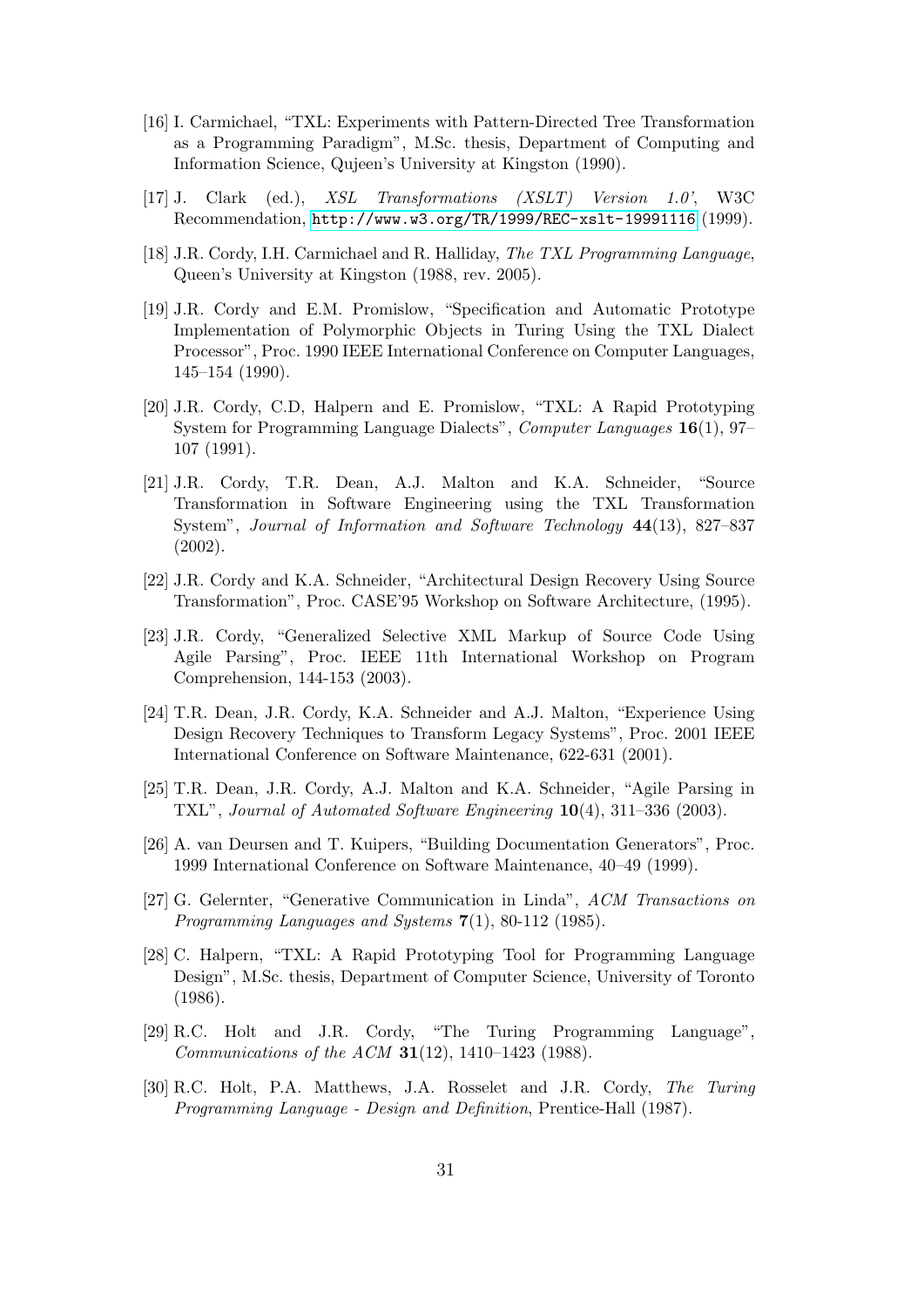- [31] M.A. Jenkins, "Q'Nial: A Portable Interpreter for the Nested Interactive Array Language, Nial", Software - Practice and Experience  $19(2)$ ,  $111-126$  (1989).
- [32] E. Kohlbecker, "Using MkMac", Computer Science Technical Report 157, Indiana University (1984).
- [33] J. Kort and R. Laemmel, "Parse-Tree Annotations Meet Re-Engineering Concerns", Proc. IEEE 3rd International Workshop on Source Code Analysis and Manipulation, 161–171 (2003).
- [34] R. Laemmel, "Grammar Adaptation", Proc. International Symposium on Formal Methods Europe (FME 2001), Lecture Notes in Computer Science 2021 550-570 (2001).
- [35] A.J. Malton, "The Denotational Semantics of a Functional Tree Manipulation Language", Computer Languages 19(3), 157–168 (1993).
- [36] A.J. Malton, K.A. Schneider, J.R. Cordy, T.R. Dean, D. Cousineau and J. Reynolds, "Processing Software Source Text in Automated Design Recovery and Transformation", Proc. IEEE 9th International Workshop on Program Comprehension, 127-134 (2001).
- [37] J. McCarthy et al., LISP 1.5 Programmer's Manual, MIT Press (1962).
- [38] L. Moonen, "Generating Robust Parsers using Island Grammars", Proc. IEEE 8th Working Conference on Reverse Engineering, 13–22 (2001).
- [39] T.J. Parr and R. W. Quong, "ANTLR: A Predicated LL(k) Parser Generator," Software, Practice and Experience  $25(7)$ , 789–810 (1995).
- [40] R. Paige, "Viewing a Program Transformation System at Work", Proc. Joint 6th International Conference Programming Language Implementation and Logic Programming, and 4th International Conference on Algebraic and Logic Programming, Lecture Notes in Computer Science 844, 5–24 (1991).
- [41] R. Paige, "APTS External Specification Manual", Unpublished manuscript, available at <http://www.cs.nyu.edu/~jessie> (1993).
- [42] T.J. Parr, "An Overview of SORCERER: A Simple Tree-parser Generator", Technical Report, <http://www.antlr.org/papers/sorcerer.ps> (1994).
- [43] F. Pereira and D. Warren, "Definite Clause Grammars for Language Analysis - A Survey of the Formalism and a Comparison with Augmented Transition Networks", Artificial Intelligence 13(3), 231–278 (1980).
- [44] E. Promislow, "A Run-Time Model for Generating Semantic Transformations from Syntactic Specifications", M.Sc. thesis, Department of Computing and Information Science, Qujeen's University at Kingston (1990).
- [45] J.J. Purtilo and J.R. Callahan, "Parse-Tree Annotations", Communications of the ACM 32(12), 1467–1477 (1989).
- [46] R. Ramesh and I. V. Ramakrishnan, "Nonlinear Pattern Matching in Trees", Journal of the ACM 39(2): 295–316 (1992).